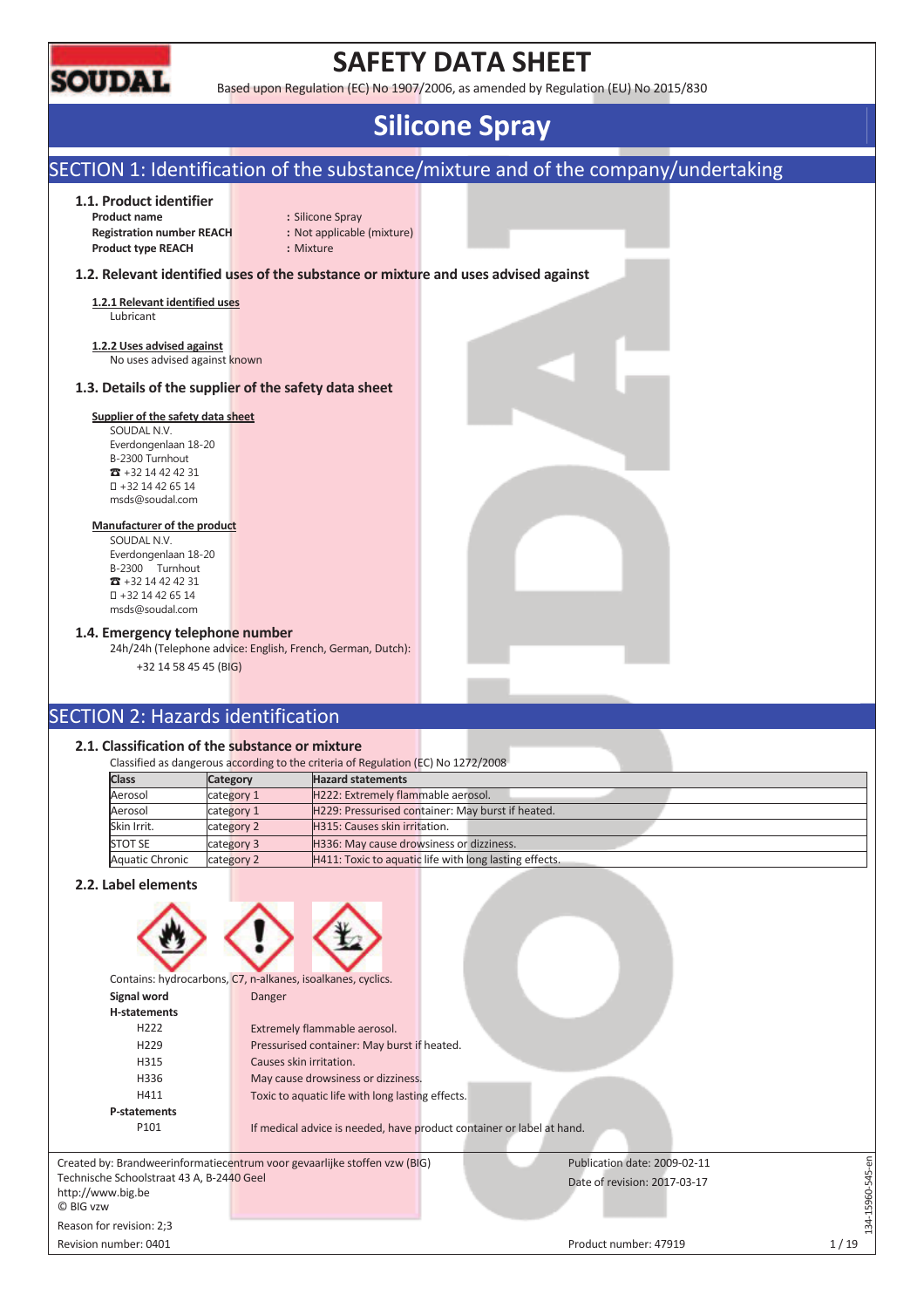| P <sub>102</sub> | Keep out of reach of children.                                                                     |
|------------------|----------------------------------------------------------------------------------------------------|
| P210             | Keep away from heat, hot surfaces, sparks, open flames and other ignition sources. No smoking.     |
| P211             | Do not spray on an open flame or other ignition source.                                            |
| P251             | Do not pierce or burn, even after use.                                                             |
| P280             | Wear protective gloves, protective clothing and eye protection/face protection.                    |
| P312             | Call a POISON CENTER/doctor if you feel unwell.                                                    |
| $P410 + P412$    | Protect from sunlight. Do not expose to temperatures exceeding 50 °C/122°F.                        |
| P501             | Dispose of contents/container in accordance with local/regional/national/international regulation. |
|                  |                                                                                                    |

#### **2.3. Other hazards**

Gas/vapour spreads at floor level: ignition hazard

# SECTION 3: Composition/information on ingredients

# **3.1. Substances**

Not applicable

| 3.2. Mixtures                                                        |  |                               |                                                                                                                                                                                                                |             |                                                                                                                                                                 |               |               |
|----------------------------------------------------------------------|--|-------------------------------|----------------------------------------------------------------------------------------------------------------------------------------------------------------------------------------------------------------|-------------|-----------------------------------------------------------------------------------------------------------------------------------------------------------------|---------------|---------------|
| <b>Name</b><br><b>REACH Registration No</b>                          |  | <b>CAS No</b><br><b>EC No</b> | Conc. (C)                                                                                                                                                                                                      |             | <b>Classification according to CLP Note</b>                                                                                                                     |               | <b>Remark</b> |
| hydrocarbons, C7, n-alkanes, isoalkanes, cyclics<br>01-2119475515-33 |  |                               | 1% <c<25%< td=""><td></td><td>Flam. Lig. 2; H225<br/>Asp. Tox. 1; H304<br/><b>Skin Irrit. 2; H315</b><br/><b>STOT SE 3; H336</b><br/>Aquatic Chronic 2; H411</td><td>(1)(10)</td><td><b>UVCB</b></td></c<25%<> |             | Flam. Lig. 2; H225<br>Asp. Tox. 1; H304<br><b>Skin Irrit. 2; H315</b><br><b>STOT SE 3; H336</b><br>Aquatic Chronic 2; H411                                      | (1)(10)       | <b>UVCB</b>   |
| hydrocarbons, C6, isoalkanes, < 5% n-hexane                          |  |                               | C < 20%                                                                                                                                                                                                        |             | Flam. Lig. 2; H225<br>Asp. Tox. 1; H304<br>STOT SE 3; H336                                                                                                      | (1)(10)       | <b>UVCB</b>   |
| n-hexane<br>01-2119480412-44                                         |  | 110-54-3<br>203-777-6         | $0.1\% < C < 1\%$                                                                                                                                                                                              |             | Flam. Lig. 2; H225<br>Repr. 2; H361f<br>Asp. Tox. 1; H304<br><b>STOT RE 2; H373</b><br>Skin Irrit. 2; H315<br><b>STOT SE 3; H336</b><br>Aquatic Chronic 2; H411 | (1)(2)(8)(10) | Constituent   |
| cyclohexane<br>01-2119463273-41                                      |  | 110-82-7<br>203-806-2         | $0.1\% < C < 1\%$                                                                                                                                                                                              |             | Flam. Lig. 2; H225<br>Asp. Tox. 1; H304<br><b>Skin Irrit. 2; H315</b><br><b>STOT SE 3; H336</b><br>Aquatic Acute 1; H400<br>Aquatic Chronic 1; H410             | (1)(2)(10)    | Constituent   |
| propane<br>01-2119486944-21                                          |  | 74-98-6<br>200-827-9          | C > 10%                                                                                                                                                                                                        | H280        | Flam. Gas 1; H220<br>Press. Gas - Liquefied gas;                                                                                                                | (1)(2)(10)    | Propellant    |
| butane<br>01-2119474691-32                                           |  | 106-97-8<br>203-448-7         | C > 10%                                                                                                                                                                                                        | <b>H280</b> | Flam. Gas 1; H220<br>Press. Gas - Liquefied gas;                                                                                                                | (1)(2)(10)    | Propellant    |

(1) For H-statements in full: see heading 16

(2) Substance with a Community workplace exposure limit

(8) Specific concentration limits, see heading 16

(10) Subject to restrictions of Annex XVII of Regulation (EC) No. 1907/2006

## SECTION 4: First aid measures

#### **4.1. Description of first aid measures**

### **General:**

Check the vital functions. Unconscious: maintain adequate airway and respiration. Respiratory arrest: artificial respiration or oxygen. Cardiac arrest: perform resuscitation. Victim conscious with laboured breathing: half-seated. Victim in shock: on his back with legs slightly raised. Vomiting: prevent asphyxia/aspiration pneumonia. Prevent cooling by covering the victim (no warming up). Keep watching the victim. Give psychological aid. Keep the victim calm, avoid physical strain. Depending on the victim's condition: doctor/hospital.

### **After inhalation:**

Remove the victim into fresh air. Respiratory problems: consult a doctor/medical service.

#### **After skin contact:**

Wash immediately with lots of water. Take victim to a doctor if irritation persists.

#### **After eye contact:**

Rinse with water. Do not apply neutralizing agents. Take victim to an ophthalmologist if irritation persists.

#### **After ingestion:**

Rinse mouth with water. Do not induce vomiting. Consult a doctor/medical service if you feel unwell.

Reason for revision: 2;3 Publication date: 2009-02-11 Date of revision: 2017-03-17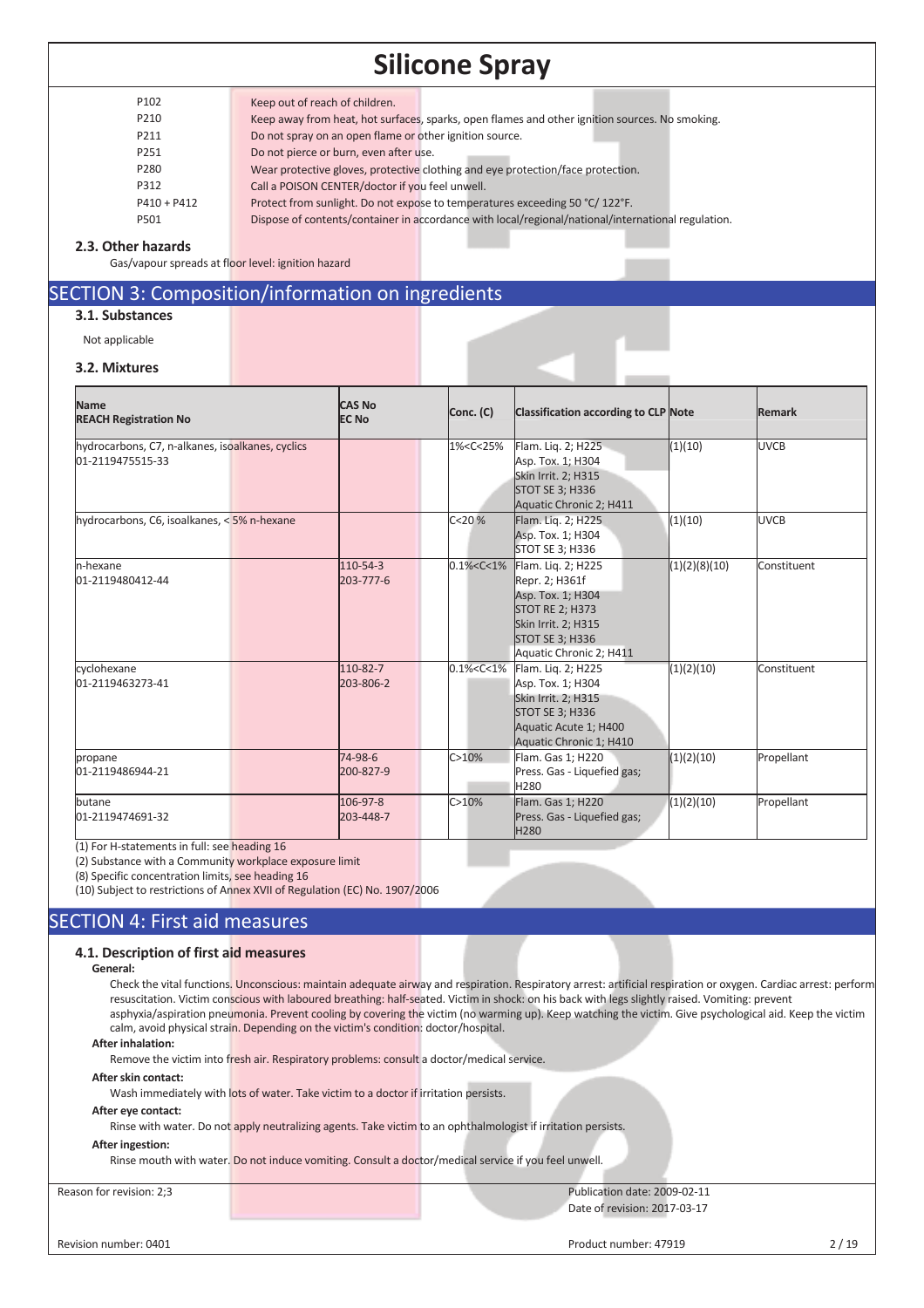#### **4.2. Most important symptoms and effects, both acute and delayed**

#### **4.2.1 Acute symptoms After inhalation:**

EXPOSURE TO HIGH CONCENTRATIONS: Irritation of the respiratory tract. Irritation of the nasal mucous membranes. Coughing. Dizziness. Narcosis. Central nervous system depression. Headache.

### **After skin contact:**

Red skin. Tingling/irritation of the skin. **After eye contact:** 

Redness of the eye tissue.

**After ingestion:** 

## Headache. EXPOSURE TO HIGH CONCENTRATIONS: Vomiting. Diarrhoea.

**4.2.2 Delayed symptoms**  No effects known.

**4.3. Indication of any immediate medical attention and special treatment needed** If applicable and available it will be listed below.

# SECTION 5: Firefighting measures

### **5.1. Extinguishing media**

- **5.1.1 Suitable extinguishing media:** 
	- Water spray. Polyvalent foam. BC powder. Carbon dioxide.
- **5.1.2 Unsuitable extinguishing media:**

No unsuitable extinguishing media known.

# **5.2. Special hazards arising from the substance or mixture**

Upon combustion: CO and CO2 are formed. Pressurised container: May burst if heated.

### **5.3. Advice for firefighters**

#### **5.3.1 Instructions:**

If exposed to fire cool the closed containers by spraying with water. Physical explosion risk: extinguish/cool from behind cover. Do not move the load if exposed to heat. After cooling: persistant risk of physical explosion. Take account of environmentally hazardous firefighting water. Use water moderately and if possible collect or contain it.

#### **5.3.2 Special protective equipment for fire-fighters:**

Gloves. Protective goggles. Head/neck protection. Protective clothing. Heat/fire exposure: compressed air/oxygen apparatus.

## SECTION 6: Accidental release measures

#### **6.1. Personal precautions, protective equipment and emergency procedures**

Stop engines and no smoking. No naked flames or sparks. Spark- and explosionproof appliances and lighting equipment.

#### **6.1.1 Protective equipment for non-emergency personnel**

See heading 8.2

### **6.1.2 Protective equipment for emergency responders**

Gloves. Protective goggles. Head/neck protection. Protective clothing.

Suitable protective clothing

See heading 8.2

### **6.2. Environmental precautions**

Dam up the liquid spill. Use appropriate containment to avoid environmental contamination.

### **6.3. Methods and material for containment and cleaning up**

Take up liquid spill into absorbent material. Scoop absorbed substance into closing containers. Carefully collect the spill/leftovers. Clean contaminated surfaces with an excess of water. Take collected spill to manufacturer/competent authority. Wash clothing and equipment after handling.

### **6.4. Reference to other sections**

See heading 13.

# SECTION 7: Handling and storage

The information in this section is a general description. If applicable and available, exposure scenarios are attached in annex. Always use the relevant exposure scenarios that correspond to your identified use.

## **7.1. Precautions for safe handling**

Use spark-/explosionproof appliances and lighting system. Keep away from naked flames/heat. Keep away from ignition sources/sparks. Gas/vapour heavier than air at 20°C. Observe normal hygiene standards. Remove contaminated clothing immediately.

## **7.2. Conditions for safe storage, including any incompatibilities**

### **7.2.1 Safe storage requirements:**

Storage temperature: < 50 °C. Store at room temperature. Keep out of direct sunlight. Ventilation at floor level. Fireproof storeroom. Protect against frost. Meet the legal requirements. Max. storage time: 1 year(s).

**7.2.2 Keep away from:** 

Reason for revision: 2;3 Publication date: 2009-02-11 Date of revision: 2017-03-17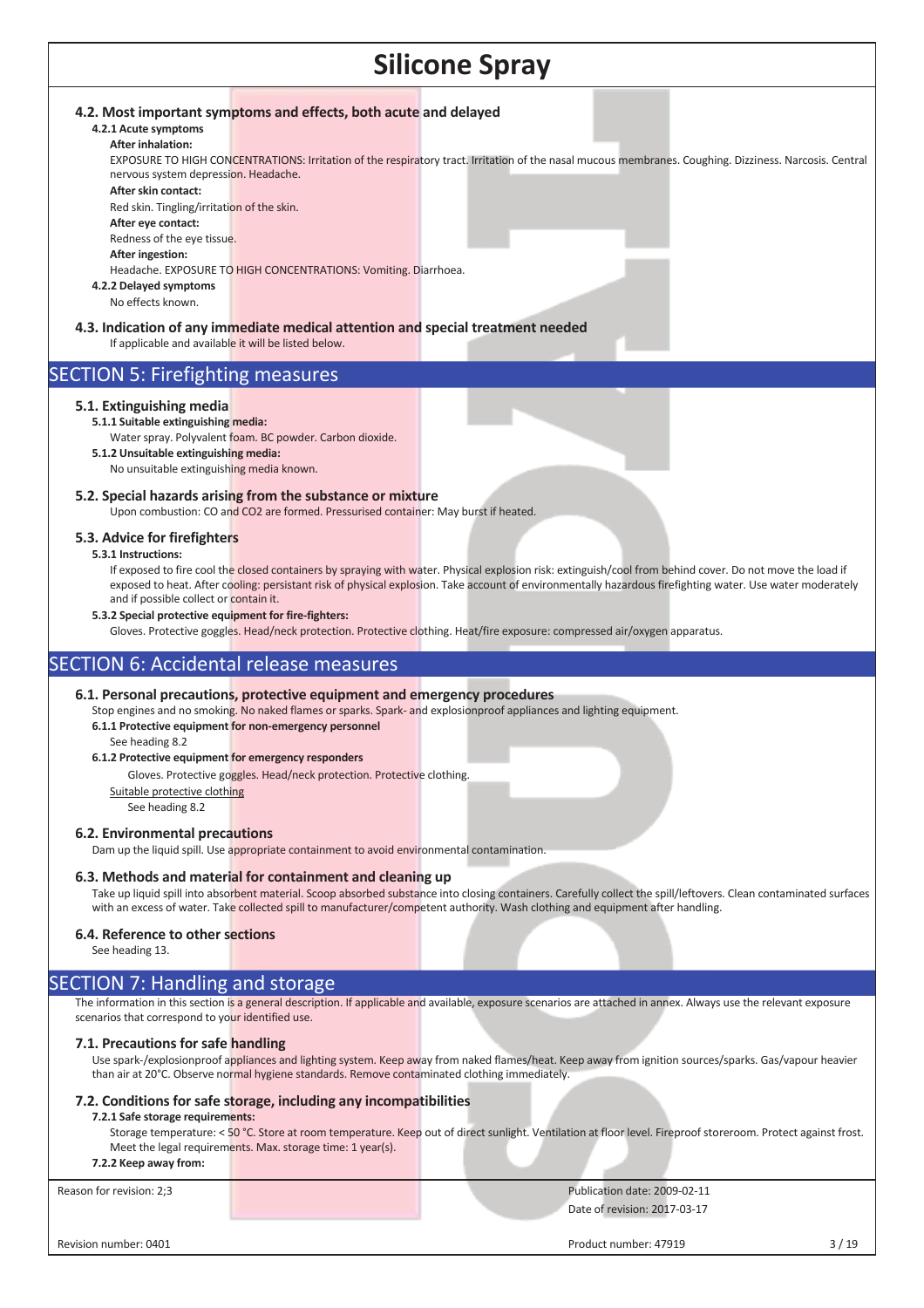Heat sources, ignition sources.

**7.2.3 Suitable packaging material:** 

Aerosol.

**7.2.4 Non suitable packaging material:** No data available

#### **7.3. Specific end use(s)**

If applicable and available, exposure scenarios are attached in annex. See information supplied by the manufacturer.

# SECTION 8: Exposure controls/personal protection

## **8.1. Control parameters**

# **8.1.1 Occupational exposure**

**a) Occupational exposure limit values**  If limit values are applicable and available these will be listed below.

| <b>EU</b>                |                                                                                                       |                          |
|--------------------------|-------------------------------------------------------------------------------------------------------|--------------------------|
| Cyclohexane              | Time-weighted average exposure limit 8 h (Indicative occupational<br>exposure limit value)            | 200 ppm                  |
|                          | Time-weighted average exposure limit 8 h (Indicative occupational<br>exposure limit value)            | 700 mg/m <sup>3</sup>    |
| n-Hexane                 | Time-weighted average exposure limit 8 h (Indicative occupational<br>exposure limit value)            | 20 ppm                   |
|                          | Time-weighted average exposure limit 8 h (Indicative occupational<br>exposure limit value)            | 72 mg/m <sup>3</sup>     |
| <b>Belgium</b>           |                                                                                                       |                          |
| Cyclohexane              | Time-weighted average exposure limit 8 h                                                              | 100 ppm                  |
|                          | Time-weighted average exposure limit 8 h                                                              | 350 mg/m $3$             |
| C4)                      | Hydrocarbures aliphatiques sous forme gazeuse : (Alcanes C1- Time-weighted average exposure limit 8 h | 1000 ppm                 |
| n-Hexane                 | Time-weighted average exposure limit 8 h                                                              | 20 ppm                   |
|                          | Time-weighted average exposure limit 8 h                                                              | 72 mg/m $3$              |
| <b>The Netherlands</b>   |                                                                                                       |                          |
| Cyclohexaan              | Time-weighted average exposure limit 8 h (Public occupational                                         | 200 ppm                  |
|                          | exposure limit value)                                                                                 |                          |
|                          | Time-weighted average exposure limit 8 h (Public occupational                                         | 700 mg/m <sup>3</sup>    |
|                          | exposure limit value)                                                                                 |                          |
|                          | Short time value (Public occupational exposure limit value)                                           | 400 ppm                  |
|                          | Short time value (Public occupational exposure limit value)                                           | $1400$ mg/m <sup>3</sup> |
| n-Butaan                 | Time-weighted average exposure limit 8 h (Private occupational<br>exposure limit value)               | 592 ppm                  |
|                          | Time-weighted average exposure limit 8 h (Private occupational<br>exposure limit value)               | 1430 mg/m <sup>3</sup>   |
| n-Hexaan                 | Time-weighted average exposure limit 8 h (Public occupational<br>exposure limit value)                | 20 ppm                   |
|                          | Time-weighted average exposure limit 8 h (Public occupational<br>exposure limit value)                | 72 mg/m $3$              |
|                          | Short time value (Public occupational exposure limit value)                                           | 40 ppm                   |
|                          | Short time value (Public occupational exposure limit value)                                           | 144 mg/m <sup>3</sup>    |
| France                   |                                                                                                       |                          |
| Cyclohexane              | Time-weighted average exposure limit 8 h (VRC: Valeur réglementaire<br>contraignante)                 | 200 ppm                  |
|                          | Time-weighted average exposure limit 8 h (VRC: Valeur réglementaire<br>contraignante)                 | 700 mg/m <sup>3</sup>    |
|                          | Short time value (VL: Valeur non réglementaire indicative)                                            | 375 ppm                  |
|                          | Short time value (VL: Valeur non réglementaire indicative)                                            | 1300 mg/m <sup>3</sup>   |
| n-Butane                 | Time-weighted average exposure limit 8 h (VL: Valeur non<br>réglementaire indicative)                 | 800 ppm                  |
|                          | Time-weighted average exposure limit 8 h (VL: Valeur non<br>réglementaire indicative)                 | 1900 mg/m <sup>3</sup>   |
| n-Hexane                 | Time-weighted average exposure limit 8 h (VRC: Valeur réglementaire<br>contraignante)                 | 20 ppm                   |
|                          | Time-weighted average exposure limit 8 h (VRC: Valeur réglementaire<br>contraignante)                 | 72 mg/m <sup>3</sup>     |
|                          |                                                                                                       |                          |
| Germany<br><b>Butan</b>  | Time-weighted average exposure limit 8 h (TRGS 900)                                                   | 1000 ppm                 |
|                          | Time-weighted average exposure limit 8 h (TRGS 900)                                                   | $2400 \text{ mg/m}^3$    |
| Reason for revision: 2;3 | Publication date: 2009-02-11<br>Date of revision: 2017-03-17                                          |                          |
| Revision number: 0401    | Product number: 47919                                                                                 |                          |
|                          |                                                                                                       |                          |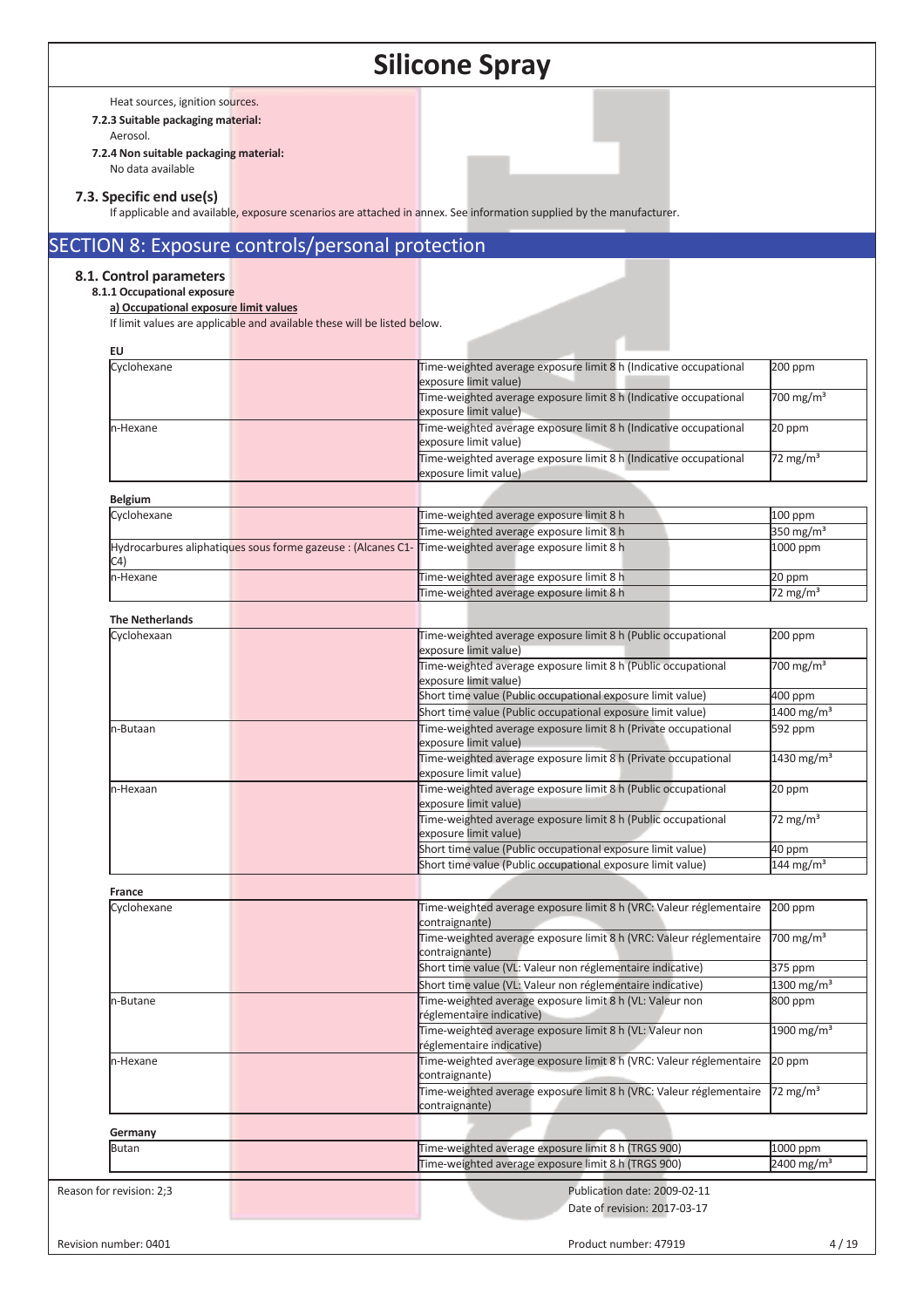| Cyclohexan                                                                                                                                                |             |                                                                              |                                             | Time-weighted average exposure limit 8 h (TRGS 900)                                                                |                                                                                            | 200 ppm                           |
|-----------------------------------------------------------------------------------------------------------------------------------------------------------|-------------|------------------------------------------------------------------------------|---------------------------------------------|--------------------------------------------------------------------------------------------------------------------|--------------------------------------------------------------------------------------------|-----------------------------------|
|                                                                                                                                                           |             |                                                                              |                                             | Time-weighted average exposure limit 8 h (TRGS 900)                                                                |                                                                                            | 700 mg/m <sup>3</sup>             |
| n-Hexan                                                                                                                                                   |             |                                                                              |                                             | Time-weighted average exposure limit 8 h (TRGS 900)                                                                |                                                                                            | 50 ppm                            |
|                                                                                                                                                           |             |                                                                              |                                             | Time-weighted average exposure limit 8 h (TRGS 900)                                                                |                                                                                            | $180 \text{ mg/m}^3$              |
| Propan                                                                                                                                                    |             |                                                                              |                                             | Time-weighted average exposure limit 8 h (TRGS 900)                                                                |                                                                                            | 1000 ppm                          |
|                                                                                                                                                           |             |                                                                              |                                             | Time-weighted average exposure limit 8 h (TRGS 900)                                                                |                                                                                            | 1800 mg/m <sup>3</sup>            |
| UK                                                                                                                                                        |             |                                                                              |                                             |                                                                                                                    |                                                                                            |                                   |
| <b>Butane</b>                                                                                                                                             |             |                                                                              | (EH40/2005))                                | Time-weighted average exposure limit 8 h (Workplace exposure limit                                                 |                                                                                            | 600 ppm                           |
|                                                                                                                                                           |             |                                                                              | (EH40/2005))                                | Time-weighted average exposure limit 8 h (Workplace exposure limit                                                 |                                                                                            | 1450 mg/m <sup>3</sup>            |
|                                                                                                                                                           |             |                                                                              |                                             | Short time value (Workplace exposure limit (EH40/2005))<br>Short time value (Workplace exposure limit (EH40/2005)) |                                                                                            | 750 ppm<br>1810 mg/m <sup>3</sup> |
| Cyclohexane                                                                                                                                               |             |                                                                              |                                             | Time-weighted average exposure limit 8 h (Workplace exposure limit                                                 |                                                                                            | 100 ppm                           |
|                                                                                                                                                           |             |                                                                              | (EH40/2005))                                | Time-weighted average exposure limit 8 h (Workplace exposure limit                                                 |                                                                                            | 350 mg/m $3$                      |
|                                                                                                                                                           |             |                                                                              | (EH40/2005))                                | Short time value (Workplace exposure limit (EH40/2005))                                                            |                                                                                            | 300 ppm                           |
|                                                                                                                                                           |             |                                                                              |                                             | Short time value (Workplace exposure limit (EH40/2005))                                                            |                                                                                            | 1050 mg/m <sup>3</sup>            |
| n-Hexane                                                                                                                                                  |             |                                                                              | (EH40/2005))                                | Time-weighted average exposure limit 8 h (Workplace exposure limit                                                 |                                                                                            | 20 ppm                            |
|                                                                                                                                                           |             |                                                                              | (EH40/2005))                                | Time-weighted average exposure limit 8 h (Workplace exposure limit                                                 |                                                                                            | $72 \text{ mg/m}^3$               |
| USA (TLV-ACGIH)                                                                                                                                           |             |                                                                              |                                             |                                                                                                                    |                                                                                            |                                   |
| Butane, all isomers                                                                                                                                       |             |                                                                              | Short time value (TLV - Adopted Value)      |                                                                                                                    |                                                                                            | 1000 ppm                          |
| Cyclohexane                                                                                                                                               |             |                                                                              |                                             | Time-weighted average exposure limit 8 h (TLV - Adopted Value)                                                     |                                                                                            | 100 ppm                           |
| n-Hexane                                                                                                                                                  |             |                                                                              |                                             | Time-weighted average exposure limit 8 h (TLV - Adopted Value)                                                     |                                                                                            | 50 ppm                            |
| b) National biological limit values                                                                                                                       |             |                                                                              |                                             |                                                                                                                    |                                                                                            |                                   |
| Germany<br>Cyclohexan (1,2-Cyclohexandiol (nach<br>Hydrolyse))                                                                                            |             | vorangegangenen schichten                                                    | Urin: bei langzeitexposition: nach mehreren |                                                                                                                    | 150 mg/g Kreatinin 11/2012 Ständige Senatskommission zur<br>Prüfung gesundheitsschädlicher |                                   |
| Hexan (n-Hexan) (2,5-Hexandion plus                                                                                                                       |             | expositionsende, bzw. schichtende<br>Urin: expositionsende, bzw. schichtende |                                             | $5$ mg/l                                                                                                           | Arbeitsstoffe der DFG<br>5/2013 Ständige Senatskommission zur                              |                                   |
| 4,5-Dihydroxy-2-Hexanon (nach<br>Hydrolyse))                                                                                                              |             |                                                                              |                                             |                                                                                                                    | Prüfung gesundheitsschädlicher<br>Arbeitsstoffe der DFG                                    |                                   |
| USA (BEI-ACGIH)                                                                                                                                           |             |                                                                              |                                             |                                                                                                                    |                                                                                            |                                   |
| n-Hexane (2,5-Hexanedion)                                                                                                                                 |             | Urine: end of shift at end of workweek                                       |                                             | $0,4$ mg/L                                                                                                         |                                                                                            |                                   |
| 8.1.2 Sampling methods                                                                                                                                    |             |                                                                              |                                             |                                                                                                                    |                                                                                            |                                   |
| If applicable and available it will be listed below.                                                                                                      |             |                                                                              |                                             |                                                                                                                    |                                                                                            |                                   |
| Cyclohexane (Hydrocarbons, BP36 to 126C)                                                                                                                  |             |                                                                              | <b>NIOSH</b>                                | 1500                                                                                                               |                                                                                            |                                   |
| Cyclohexane                                                                                                                                               |             |                                                                              | <b>NIOSH</b>                                | 95-117                                                                                                             |                                                                                            |                                   |
| Cyclohexane                                                                                                                                               |             |                                                                              | <b>OSHA</b>                                 |                                                                                                                    |                                                                                            |                                   |
| n-Hexane (Hydrocarbons, BP36 to 126C)                                                                                                                     |             |                                                                              | <b>NIOSH</b>                                | 1500                                                                                                               |                                                                                            |                                   |
| n-Hexane (organic and inorganic gases by Extractive FTIR)                                                                                                 |             |                                                                              | <b>NIOSH</b>                                | 3800                                                                                                               |                                                                                            |                                   |
| n-Hexane (Volatile Organic compounds)                                                                                                                     |             |                                                                              | <b>NIOSH</b>                                | 2549                                                                                                               |                                                                                            |                                   |
| n-Hexane                                                                                                                                                  |             |                                                                              | <b>NIOSH</b>                                | 95-117                                                                                                             |                                                                                            |                                   |
| n-Hexane                                                                                                                                                  |             |                                                                              | <b>OSHA</b>                                 |                                                                                                                    |                                                                                            |                                   |
| 8.1.3 Applicable limit values when using the substance or mixture as intended<br>If limit values are applicable and available these will be listed below. |             |                                                                              |                                             |                                                                                                                    |                                                                                            |                                   |
| 8.1.4 DNEL/PNEC values<br><b>DNEL/DMEL - Workers</b>                                                                                                      |             |                                                                              |                                             |                                                                                                                    |                                                                                            |                                   |
| hydrocarbons, C7, n-alkanes, isoalkanes, cyclics                                                                                                          |             |                                                                              |                                             |                                                                                                                    |                                                                                            |                                   |
| <b>Effect level (DNEL/DMEL)</b>                                                                                                                           | <b>Type</b> |                                                                              |                                             | Value                                                                                                              | <b>Remark</b>                                                                              |                                   |
| <b>DNEL</b>                                                                                                                                               |             | Long-term systemic effects inhalation                                        |                                             | 2085 mg/m <sup>3</sup>                                                                                             |                                                                                            |                                   |
|                                                                                                                                                           |             | Long-term systemic effects dermal                                            |                                             | 300 mg/kg bw/day                                                                                                   |                                                                                            |                                   |
| hydrocarbons, C6, isoalkanes, < 5% n-hexane                                                                                                               |             |                                                                              |                                             |                                                                                                                    |                                                                                            |                                   |
| <b>Effect level (DNEL/DMEL)</b>                                                                                                                           | <b>Type</b> |                                                                              |                                             | Value                                                                                                              | <b>Remark</b>                                                                              |                                   |
| <b>DNEL</b>                                                                                                                                               |             | Long-term systemic effects inhalation                                        |                                             | 5306 mg/m $3$                                                                                                      |                                                                                            |                                   |
| n-hexane                                                                                                                                                  |             | Long-term systemic effects dermal                                            |                                             | 13964 mg/kg bw/day                                                                                                 |                                                                                            |                                   |
| <b>Effect level (DNEL/DMEL)</b>                                                                                                                           | <b>Type</b> |                                                                              |                                             | Value                                                                                                              | <b>Remark</b>                                                                              |                                   |
| <b>DNEL</b>                                                                                                                                               |             | Long-term systemic effects inhalation                                        |                                             | 75 mg/m <sup>3</sup>                                                                                               |                                                                                            |                                   |
|                                                                                                                                                           |             | Long-term systemic effects dermal                                            |                                             | 11 mg/kg bw/day                                                                                                    |                                                                                            |                                   |
|                                                                                                                                                           |             |                                                                              |                                             |                                                                                                                    |                                                                                            |                                   |
|                                                                                                                                                           |             |                                                                              |                                             |                                                                                                                    |                                                                                            |                                   |
| Reason for revision: 2;3                                                                                                                                  |             |                                                                              |                                             | Publication date: 2009-02-11                                                                                       |                                                                                            |                                   |
|                                                                                                                                                           |             |                                                                              |                                             | Date of revision: 2017-03-17                                                                                       |                                                                                            |                                   |
|                                                                                                                                                           |             |                                                                              |                                             |                                                                                                                    |                                                                                            |                                   |
| Revision number: 0401                                                                                                                                     |             |                                                                              |                                             | Product number: 47919                                                                                              |                                                                                            | 5/19                              |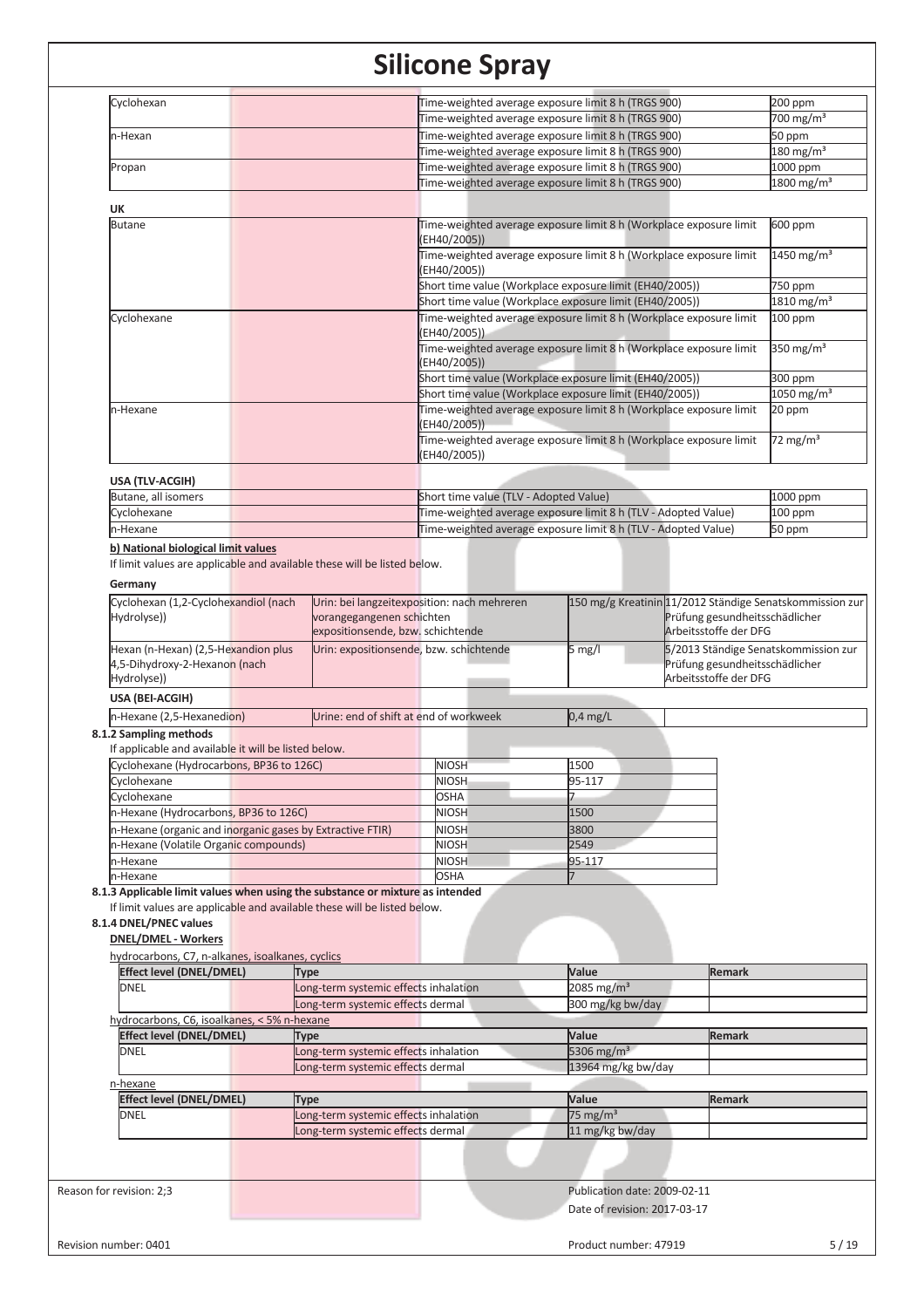| <b>Effect level (DNEL/DMEL)</b>                      | <b>Type</b>                                                                                                                                                       | Value                    | <b>Remark</b> |
|------------------------------------------------------|-------------------------------------------------------------------------------------------------------------------------------------------------------------------|--------------------------|---------------|
| <b>DNEL</b>                                          | Long-term systemic effects inhalation                                                                                                                             | 700 mg/m <sup>3</sup>    |               |
|                                                      | Acute systemic effects inhalation                                                                                                                                 | 700 mg/m <sup>3</sup>    |               |
|                                                      | Long-term local effects inhalation                                                                                                                                | 700 mg/m $3$             |               |
|                                                      | Acute local effects inhalation                                                                                                                                    | 700 mg/m <sup>3</sup>    |               |
|                                                      | Long-term systemic effects dermal                                                                                                                                 | 2016 mg/kg bw/day        |               |
| <b>DNEL/DMEL - General population</b>                |                                                                                                                                                                   |                          |               |
| hydrocarbons, C7, n-alkanes, isoalkanes, cyclics     |                                                                                                                                                                   |                          |               |
| <b>Effect level (DNEL/DMEL)</b>                      | <b>Type</b>                                                                                                                                                       | Value                    | <b>Remark</b> |
| <b>DNEL</b>                                          | Long-term systemic effects inhalation                                                                                                                             | 447 mg/m <sup>3</sup>    |               |
|                                                      | Long-term systemic effects dermal                                                                                                                                 | 149 mg/kg bw/day         |               |
|                                                      | Long-term systemic effects oral                                                                                                                                   | 149 mg/kg bw/day         |               |
| hydrocarbons, C6, isoalkanes, < 5% n-hexane          |                                                                                                                                                                   |                          |               |
| <b>Effect level (DNEL/DMEL)</b>                      | Type                                                                                                                                                              | Value                    | <b>Remark</b> |
| <b>DNEL</b>                                          | Long-term systemic effects inhalation                                                                                                                             | $1131$ mg/m <sup>3</sup> |               |
|                                                      | Long-term systemic effects dermal                                                                                                                                 | 1377 mg/kg bw/day        |               |
|                                                      | Long-term systemic effects oral                                                                                                                                   | 1301 mg/kg bw/day        |               |
| n-hexane                                             |                                                                                                                                                                   |                          |               |
| <b>Effect level (DNEL/DMEL)</b>                      | <b>Type</b>                                                                                                                                                       | Value                    | <b>Remark</b> |
| <b>DNEL</b>                                          | Long-term systemic effects inhalation                                                                                                                             | $16 \text{ mg/m}^3$      |               |
|                                                      | Long-term systemic effects dermal                                                                                                                                 | 5.3 ng/kg bw/day         |               |
|                                                      | Long-term systemic effects oral                                                                                                                                   | 4 mg/kg bw/day           |               |
| cyclohexane                                          |                                                                                                                                                                   |                          |               |
| <b>Effect level (DNEL/DMEL)</b>                      | Type                                                                                                                                                              | Value                    | <b>Remark</b> |
| <b>DNEL</b>                                          | Long-term systemic effects inhalation                                                                                                                             | $206$ mg/m <sup>3</sup>  |               |
|                                                      | Acute systemic effects inhalation                                                                                                                                 | $412$ mg/m <sup>3</sup>  |               |
|                                                      | Long-term local effects inhalation                                                                                                                                | $206$ mg/m <sup>3</sup>  |               |
|                                                      | <b>Acute local effects inhalation</b>                                                                                                                             | 412 mg/m <sup>3</sup>    |               |
|                                                      | Long-term systemic effects dermal                                                                                                                                 | 1186 mg/kg bw/day        |               |
|                                                      | Long-term systemic effects oral                                                                                                                                   | 59.4 mg/kg bw/day        |               |
| <b>PNEC</b>                                          |                                                                                                                                                                   |                          |               |
| cyclohexane                                          |                                                                                                                                                                   |                          |               |
| <b>Compartments</b>                                  | Value                                                                                                                                                             | <b>Remark</b>            |               |
| Fresh water                                          | $0.207$ mg/l                                                                                                                                                      |                          |               |
| Marine water                                         | 0.207 mg/l                                                                                                                                                        |                          |               |
| Aqua (intermittent releases)                         | $0.207$ mg/l                                                                                                                                                      |                          |               |
| <b>STP</b>                                           | $3.24 \text{ mg/l}$                                                                                                                                               |                          |               |
| Fresh water sediment                                 | 3.627 mg/kg sediment dw                                                                                                                                           |                          |               |
| Marine water sediment                                | 3.627 mg/kg sediment dw                                                                                                                                           |                          |               |
| Soil                                                 | 2.99 mg/kg soil dw                                                                                                                                                |                          |               |
| 8.1.5 Control banding                                |                                                                                                                                                                   |                          |               |
| If applicable and available it will be listed below. |                                                                                                                                                                   |                          |               |
| 8.2. Exposure controls                               |                                                                                                                                                                   |                          |               |
|                                                      | The information in this section is a general description. If applicable and available, exposure scenarios are attached in annex. Always use the relevant exposure |                          |               |
| scenarios that correspond to your identified use.    |                                                                                                                                                                   |                          |               |
| 8.2.1 Appropriate engineering controls               |                                                                                                                                                                   |                          |               |

Observe normal hygiene standards. Do not eat, drink or smoke during work. a) Respiratory protection:

Wear gas mask with filter type A if conc. in air > exposure limit.

b) Hand protection: Gloves.

- materials (good resistance) Nitrile rubber.

c) Eye protection:

Protective goggles.

d) Skin protection:

Head/neck protection. Protective clothing.

**8.2.3 Environmental exposure controls:** 

See headings 6.2, 6.3 and 13

Reason for revision: 2;3 **Publication date: 2009-02-11** Publication date: 2009-02-11 Date of revision: 2017-03-17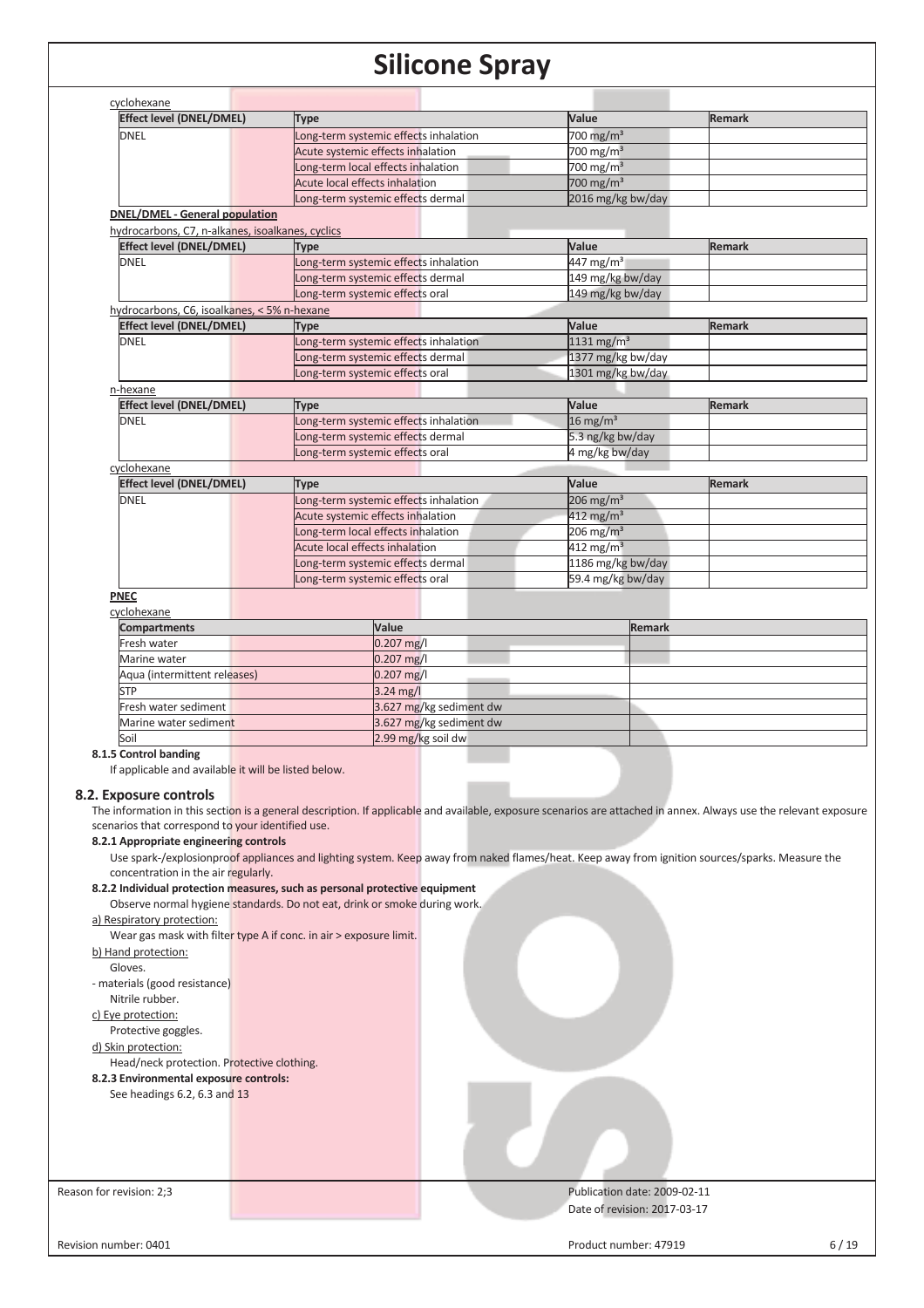# SECTION 9: Physical and chemical properties

# **9.1. Information on basic physical and chemical properties**

| Physical form               | Aerosol                                                |
|-----------------------------|--------------------------------------------------------|
| Odour                       | Characteristic odour                                   |
| Odour threshold             | no data available                                      |
| Colour                      | Variable in colour, depending on the composition       |
| Particle size               | no data available                                      |
| <b>Explosion limits</b>     | $1.1 - 9.5$ vol %                                      |
| Flammability                | Extremely flammable aerosol.                           |
| Log Kow                     | Not applicable (mixture)                               |
| Dynamic viscosity           | 1 mPa.s ; 20 °C                                        |
| Kinematic viscosity         | $1 \text{ mm}^2/\text{s}$ ; 20 °C                      |
| Melting point               | no data available                                      |
| <b>Boiling point</b>        | $-140 °C - 95 °C$                                      |
| Flash point                 | no data available                                      |
| Evaporation rate            | 7 ; butyl acetate                                      |
| Relative vapour density     | >1                                                     |
| Vapour pressure             | 8530 hPa ; 20 °C                                       |
| Solubility                  | water ; insoluble                                      |
| Relative density            | 0.74:20 °C                                             |
| Decomposition temperature   | no data available                                      |
| Auto-ignition temperature   | 365 °C                                                 |
| <b>Explosive properties</b> | No chemical group associated with explosive properties |
| Oxidising properties        | No chemical group associated with oxidising properties |
| pH                          | no data available                                      |

## **9.2. Other informati**

# Absolute density 737 kg/m<sup>3</sup>

# SECTION 10: Stability and reactivity

#### **10.1. Reactivity**

May be ignited by sparks. Gas/vapour spreads at floor level: ignition hazard. no data available.

## **10.2. Chemical stability**

Stable under normal conditions.

#### **10.3. Possibility of hazardous reactions**  No data available.

### **10.4. Conditions to avoid**

Use spark-/explosionproof appliances and lighting system. Keep away from naked flames/heat. Keep away from ignition sources/sparks.

#### **10.5. Incompatible materials**  No data available.

### **10.6. Hazardous decomposition products**

Upon combustion: CO and CO2 are formed.

## SECTION 11: Toxicological information

### **11.1. Information on toxicological effects**

**11.1.1 Test results** 

### **Acute toxicity**

## Silicone Spray

#### No (test)data on the mixture available hydrocarbons, C7, n-alkanes, isoalkanes, cyclics

| <b>Route of exposure</b>  | Parameter   | Method                    | Value             | <b>Exposure time</b> | <b>Species</b>               | <b>Value</b>  | <b>Remark</b> |
|---------------------------|-------------|---------------------------|-------------------|----------------------|------------------------------|---------------|---------------|
|                           |             |                           |                   |                      |                              | determination |               |
| Oral                      | <b>LD50</b> |                           | $>$ 5840 mg/kg bw |                      | Rat (male/female)            | Read-across   |               |
| Dermal                    | <b>LD50</b> | Other                     | $>$ 2800 mg/kg bw | 24 h                 | Rat (male/female)            | Read-across   |               |
| Inhalation (vapours) LC50 |             | Equivalent to OECD<br>403 | $>$ 23.3 mg/l air | 4h                   | Rat (male/female)            | Read-across   |               |
|                           |             |                           |                   |                      |                              |               |               |
| Reason for revision: 2;3  |             |                           |                   |                      | Publication date: 2009-02-11 |               |               |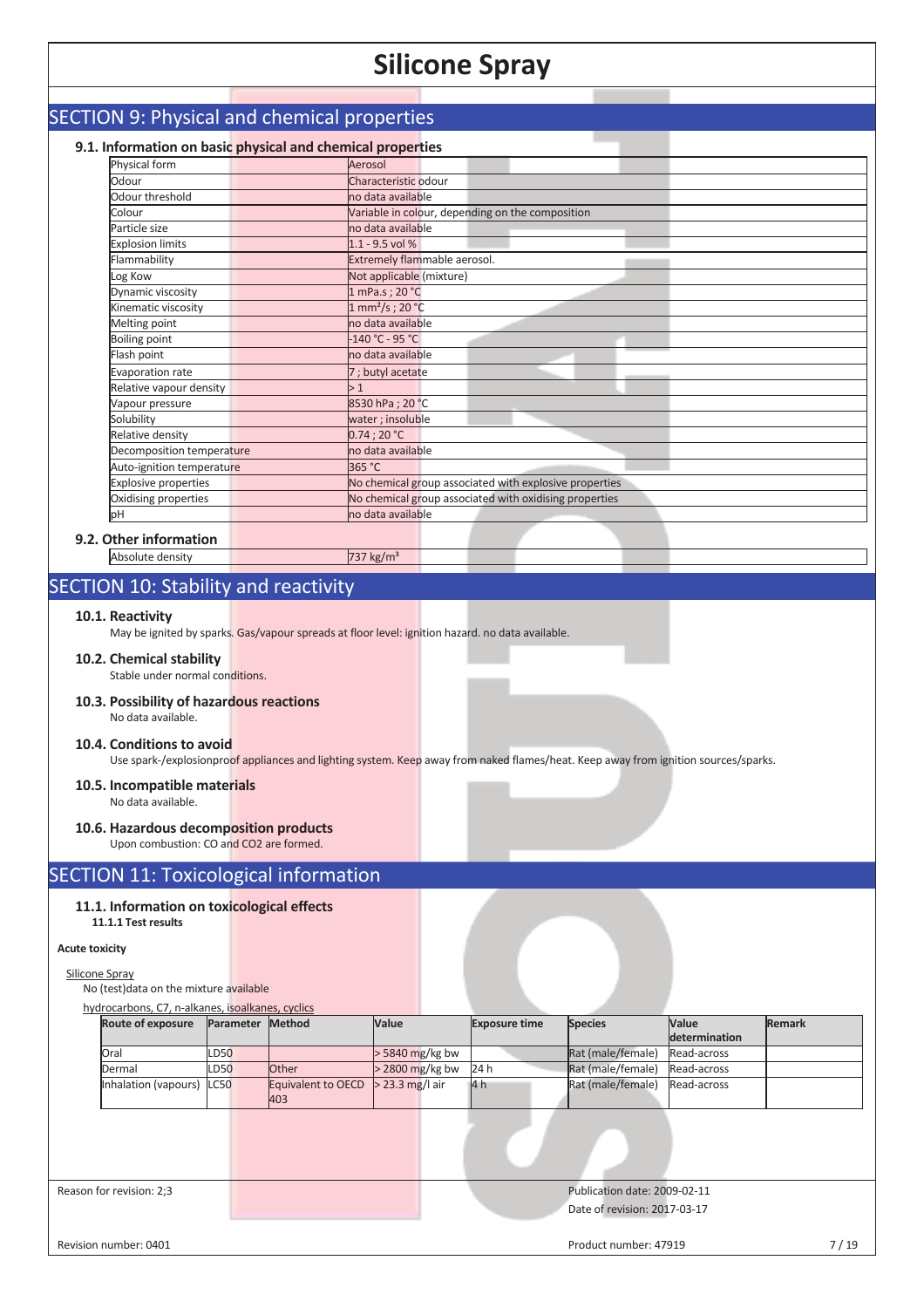| <b>Route of exposure</b>                                          | Parameter           | hydrocarbons, C6, isoalkanes, < 5% n-hexane<br>Method | Value                    | <b>Exposure time</b> | <b>Species</b>               | Value                                      | <b>Remark</b>    |
|-------------------------------------------------------------------|---------------------|-------------------------------------------------------|--------------------------|----------------------|------------------------------|--------------------------------------------|------------------|
|                                                                   |                     |                                                       |                          |                      |                              | determination                              |                  |
| Oral                                                              | LD50                | Equivalent to OECD<br>401                             | > 16750 mg/kg bw         |                      | Rat (male)                   | Read-across                                |                  |
| Dermal                                                            | LD50                | Equivalent to OECD<br>402                             | > 3350 mg/kg bw          | 4 h                  | Rabbit (male)                | Read-across                                |                  |
| Inhalation (vapours)                                              | <b>LC50</b>         | Equivalent to OECD<br>403                             | 259354 mg/m <sup>3</sup> | 4 <sub>h</sub>       | Rat (male)                   | Read-across                                |                  |
| n-hexane                                                          |                     |                                                       |                          |                      |                              |                                            |                  |
| <b>Route of exposure</b>                                          | Parameter           | <b>Method</b>                                         | Value                    | <b>Exposure time</b> | <b>Species</b>               | Value<br>determination                     | <b>Remark</b>    |
| Oral                                                              | LD50                | Equivalent to OECD<br>401                             | 16000 mg/kg bw           |                      | Rat (male/female)            | <b>Experimental value</b>                  |                  |
| Dermal                                                            | LD50                | Equivalent to OECD<br>402                             | > 3350 mg/kg bw          | 4 h                  | Rabbit (male)                | Read-across                                |                  |
| Inhalation (vapours)                                              | <b>LC50</b>         | Equivalent to OECD                                    | > 5000 ppm               | 24 h                 | Rat (male)                   | <b>Experimental value</b>                  |                  |
|                                                                   |                     | 403                                                   |                          |                      |                              |                                            |                  |
| cyclohexane<br><b>Route of exposure</b>                           | Parameter           | Method                                                | Value                    | <b>Exposure time</b> | <b>Species</b>               | Value<br>determination                     | <b>Remark</b>    |
| Oral                                                              | LD50                | Equivalent to OECD<br>401                             | > 5000 mg/kg bw          |                      | Rat (male/female)            | <b>Experimental value</b>                  |                  |
| Dermal                                                            | LD50                | Equivalent to OECD<br>402                             | > 2000 mg/kg bw          |                      | Rabbit<br>(male/female)      | <b>Experimental value</b>                  |                  |
| Inhalation (vapours)                                              | <b>LC50</b>         | Equivalent to OECD                                    | > 32.88 mg/l air         | 4 h                  | Rat (male/female)            | <b>Experimental value</b>                  |                  |
| Inhalation (vapours)                                              | <b>LC50</b>         | 403<br>Equivalent to OECD<br>403                      | $> 19.07$ mg/l           | 4h                   | Rat (male/female)            | <b>Experimental value</b>                  |                  |
| Judgement is based on the relevant ingredients                    |                     |                                                       |                          |                      |                              |                                            |                  |
| Conclusion                                                        |                     |                                                       |                          |                      |                              |                                            |                  |
| Not classified for acute toxicity                                 |                     |                                                       |                          |                      |                              |                                            |                  |
|                                                                   |                     |                                                       |                          |                      |                              |                                            |                  |
| Corrosion/irritation                                              |                     |                                                       |                          |                      |                              |                                            |                  |
| Silicone Spray                                                    |                     |                                                       |                          |                      |                              |                                            |                  |
| No (test) data on the mixture available                           |                     |                                                       |                          |                      |                              |                                            |                  |
| hydrocarbons, C7, n-alkanes, isoalkanes, cyclics                  |                     |                                                       |                          |                      |                              |                                            |                  |
|                                                                   |                     |                                                       |                          |                      |                              |                                            |                  |
|                                                                   |                     |                                                       |                          |                      |                              |                                            |                  |
| Route of exposure Result                                          |                     | Method                                                | <b>Exposure time</b>     | Time point           | <b>Species</b>               | Value<br>determination                     | <b>Remark</b>    |
| Eye                                                               | Not irritating      |                                                       |                          | 7 days               | Rabbit                       | Read-across                                | Single treatment |
| Skin                                                              | <b>Irritating</b>   | Equivalent to                                         | 4 h                      | 24; 48; 72 hours     | Rabbit                       | Read-across                                |                  |
|                                                                   |                     | <b>OECD 404</b>                                       |                          |                      |                              |                                            |                  |
| hydrocarbons, C6, isoalkanes, < 5% n-hexane                       |                     |                                                       |                          |                      |                              |                                            |                  |
| Route of exposure Result                                          |                     | Method                                                | <b>Exposure time</b>     | Time point           | <b>Species</b>               | Value                                      | Remark           |
|                                                                   |                     |                                                       |                          |                      |                              | determination                              |                  |
| Eye                                                               | Not irritating      | Equivalent to                                         | 72 h                     | 72 hours             | Rabbit                       | Read-across                                |                  |
| Skin                                                              | Not irritating      | <b>OECD 405</b><br><b>OECD 404</b>                    | 4h                       | 24; 48; 72 hours     | Rabbit                       | <b>Experimental value</b>                  |                  |
| n-hexane                                                          |                     |                                                       |                          |                      |                              |                                            |                  |
| Route of exposure Result                                          |                     | <b>Method</b>                                         | <b>Exposure time</b>     | Time point           | <b>Species</b>               | Value<br>determination                     | <b>Remark</b>    |
| Eye                                                               | Not irritating      | Equivalent to<br><b>OECD 405</b>                      |                          | 72 hours             | Rabbit                       | Read-across                                |                  |
| Skin                                                              | <b>Irritating</b>   | Equivalent to<br><b>OECD 404</b>                      | 24h                      | 24; 72 hours         | Rabbit                       | Read-across                                |                  |
| cyclohexane                                                       |                     |                                                       |                          |                      |                              |                                            |                  |
| Route of exposure Result                                          |                     | <b>Method</b>                                         | <b>Exposure time</b>     | Time point           | <b>Species</b>               | Value                                      | <b>Remark</b>    |
| Eye                                                               | Slightly irritating | Equivalent to                                         |                          | 1 hour               | Rabbit                       | determination<br><b>Experimental value</b> |                  |
|                                                                   |                     | <b>OECD 405</b>                                       |                          |                      |                              |                                            |                  |
| Skin                                                              | Not irritating      | EU Method B.4                                         | 4 h                      | 24; 48; 72 hours     | Rabbit                       | <b>Experimental value</b>                  |                  |
| Inhalation                                                        | <b>Irritating</b>   |                                                       |                          |                      |                              | Literature study                           |                  |
| Classification is based on the relevant ingredients<br>Conclusion |                     |                                                       |                          |                      |                              |                                            |                  |
| Causes skin irritation.                                           |                     |                                                       |                          |                      |                              |                                            |                  |
| Not classified as irritating to the eyes                          |                     |                                                       |                          |                      |                              |                                            |                  |
| Not classified as irritating to the respiratory system            |                     |                                                       |                          |                      |                              |                                            |                  |
| Respiratory or skin sensitisation                                 |                     |                                                       |                          |                      |                              |                                            |                  |
|                                                                   |                     |                                                       |                          |                      |                              |                                            |                  |
| Reason for revision: 2;3                                          |                     |                                                       |                          |                      | Publication date: 2009-02-11 |                                            |                  |
|                                                                   |                     |                                                       |                          |                      | Date of revision: 2017-03-17 |                                            |                  |
|                                                                   |                     |                                                       |                          |                      | Product number: 47919        |                                            | 8/19             |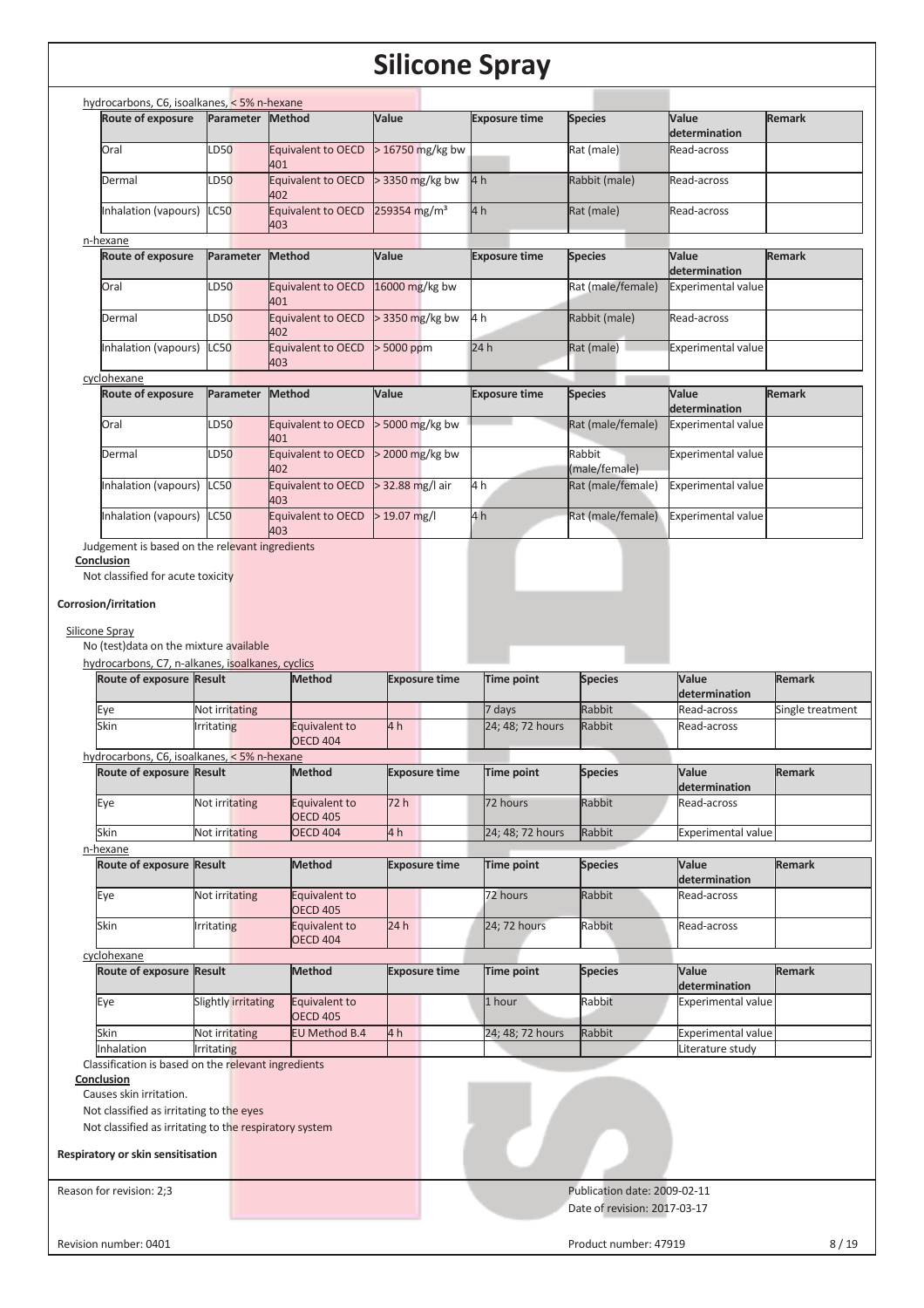|                                                                                                                                                                                       |                             |                                  |                                            |                      | Silicone Spray                                            |                                                              |                                   |                               |
|---------------------------------------------------------------------------------------------------------------------------------------------------------------------------------------|-----------------------------|----------------------------------|--------------------------------------------|----------------------|-----------------------------------------------------------|--------------------------------------------------------------|-----------------------------------|-------------------------------|
|                                                                                                                                                                                       |                             |                                  |                                            |                      |                                                           |                                                              |                                   |                               |
| Silicone Spray<br>No (test) data on the mixture available                                                                                                                             |                             |                                  |                                            |                      |                                                           |                                                              |                                   |                               |
| hydrocarbons, C7, n-alkanes, isoalkanes, cyclics                                                                                                                                      |                             |                                  |                                            |                      |                                                           |                                                              |                                   |                               |
| Route of exposure Result                                                                                                                                                              |                             | <b>Method</b>                    |                                            | <b>Exposure time</b> | <b>Observation time</b><br>point                          | <b>Species</b>                                               | <b>Value determination Remark</b> |                               |
| Skin                                                                                                                                                                                  | Not sensitizing             | <b>Equivalent to OECD</b><br>406 |                                            |                      | 24; 48 hours                                              | Guinea pig<br>(male/female)                                  | Read-across                       |                               |
| hydrocarbons, C6, isoalkanes, < 5% n-hexane                                                                                                                                           |                             |                                  |                                            |                      |                                                           |                                                              |                                   |                               |
| Route of exposure Result                                                                                                                                                              |                             | Method                           |                                            | <b>Exposure time</b> | <b>Observation time</b><br>point                          | <b>Species</b>                                               | <b>Value determination Remark</b> |                               |
| Skin                                                                                                                                                                                  | Not sensitizing             | Equivalent to OECD<br>429        |                                            |                      |                                                           | Mouse<br>(male/female)                                       | Read-across                       |                               |
| n-hexane<br>Route of exposure Result                                                                                                                                                  |                             | <b>Method</b>                    |                                            | <b>Exposure time</b> | <b>Observation time</b><br>point                          | <b>Species</b>                                               | <b>Value determination Remark</b> |                               |
| Skin                                                                                                                                                                                  | Not sensitizing             | <b>Equivalent to OECD</b><br>429 |                                            |                      |                                                           | <b>Mouse</b>                                                 | Read-across                       |                               |
| cyclohexane<br>Route of exposure Result                                                                                                                                               |                             | Method                           |                                            | <b>Exposure time</b> | <b>Observation time</b><br>point                          | <b>Species</b>                                               | <b>Value determination Remark</b> |                               |
| Skin                                                                                                                                                                                  | Not sensitizing             | <b>EU Method B.6</b>             |                                            |                      | 24; 48 hours                                              | Guinea pig                                                   | <b>Experimental value</b>         |                               |
|                                                                                                                                                                                       |                             |                                  |                                            |                      |                                                           | (male/female)                                                |                                   |                               |
| Not classified as sensitizing for skin<br>Not classified as sensitizing for inhalation<br>Specific target organ toxicity<br>Silicone Spray<br>No (test) data on the mixture available |                             |                                  |                                            |                      |                                                           |                                                              |                                   |                               |
| hydrocarbons, C7, n-alkanes, isoalkanes, cyclics                                                                                                                                      | Route of exposure Parameter | Method                           | Value                                      | Organ                | <b>Effect</b>                                             | <b>Exposure time</b>                                         | <b>Species</b>                    | Value                         |
|                                                                                                                                                                                       |                             |                                  |                                            |                      |                                                           |                                                              |                                   | determination                 |
| nhalation<br>(vapours)                                                                                                                                                                | <b>NOAEC</b>                | Subchronic<br>toxicity test      | $12470$ mg/m <sup>3</sup><br>air           | system               | Central nervous No effect                                 | 16 weeks (daily)                                             | Rat (male)                        | Read-across                   |
| nhalation<br>(vapours)                                                                                                                                                                | NOAEL                       | Equivalent to<br><b>OECD 413</b> | 12350 mg/m <sup>3</sup><br>lair            |                      | No adverse                                                | 26 weeks (6h/day, 5<br>systemic effects days/week)           | Rat<br>(male/female)              | Read-across                   |
| Inhalation<br>(vapours)                                                                                                                                                               | <b>OAEL</b>                 | Equivalent to<br><b>OECD 413</b> |                                            | system               | 1650 mg/m <sup>3</sup> air Central nervous CNS depression | 26 weeks (6h/day, 5<br>days/week)                            | Rat<br>(male/female)              | Read-across                   |
| hydrocarbons, C6, isoalkanes, < 5% n-hexane                                                                                                                                           |                             |                                  |                                            |                      | <b>Effect</b>                                             |                                                              |                                   | Value                         |
| Dermal                                                                                                                                                                                | Route of exposure Parameter | <b>Method</b>                    | Value                                      | Organ                |                                                           | <b>Exposure time</b>                                         | <b>Species</b>                    | determination<br>Data waiving |
| nhalation                                                                                                                                                                             | <b>NOAEC</b>                | Equivalent to                    | 31680 mg/m <sup>3</sup>                    |                      | Central nervous No effect                                 | 13 weeks (6h/day, 5                                          | Rat                               | Read-across                   |
| (vapours)                                                                                                                                                                             |                             | <b>OECD 424</b>                  | lair                                       | system               |                                                           | days/week)                                                   | (male/female)                     |                               |
| n-hexane                                                                                                                                                                              |                             |                                  |                                            |                      |                                                           |                                                              |                                   |                               |
| <b>Route of exposure</b>                                                                                                                                                              | Parameter                   | <b>Method</b>                    | Value                                      | Organ                | <b>Effect</b>                                             | <b>Exposure time</b>                                         | <b>Species</b>                    | Value<br>determination        |
| Oral (stomach<br>tube)                                                                                                                                                                | <b>NOAEL</b>                | Subchronic<br>toxicity test      | 567 mg/kg<br>bw/day - 1135<br>mg/kg bw/day |                      | No effect                                                 | 13 weeks (5<br>days/week)                                    | Rat (male)                        | Experimental<br>value         |
| Oral (stomach<br>tube)                                                                                                                                                                | <b>OAEL</b>                 | Subchronic<br>toxicity test      | 3956 mg/kg<br>bw/day                       | system               | Central nervous neurotoxic<br>effects                     | 17 weeks (5<br>days/week)                                    | Rat (male)                        | Experimental<br>value         |
| Dermal                                                                                                                                                                                |                             |                                  |                                            |                      |                                                           |                                                              |                                   | Data waiving                  |
| Inhalation<br>(vapours)                                                                                                                                                               | <b>OAEC</b>                 | Subchronic<br>toxicity test      | 3000 ppm                                   | system               | Central nervous Impairment of<br>the nervous<br>system    | 16 weeks (daily)                                             | Rat (male)                        | Experimental<br>value         |
| Inhalation<br>(vapours)                                                                                                                                                               |                             |                                  | STOT SE cat.3                              |                      | Drowsiness,<br>dizziness                                  |                                                              |                                   | Literature study              |
| cyclohexane                                                                                                                                                                           |                             |                                  |                                            |                      |                                                           |                                                              |                                   |                               |
| <b>Route of exposure</b>                                                                                                                                                              | Parameter                   | <b>Method</b>                    | Value                                      | Organ                | <b>Effect</b>                                             | <b>Exposure time</b>                                         | <b>Species</b>                    | Value<br>determination        |
| Oral                                                                                                                                                                                  |                             |                                  |                                            |                      |                                                           |                                                              |                                   | Data waiving                  |
| Dermal<br>Inhalation                                                                                                                                                                  | <b>NOAEC</b>                | <b>EPA OPPTS</b>                 | 7000 ppm                                   |                      | No effect                                                 | 13 weeks (6h/day, 5                                          | Rat                               | Data waiving<br>Experimental  |
| (vapours)                                                                                                                                                                             |                             | 870.3465                         |                                            |                      |                                                           | days/week)                                                   | (male/female)                     | value                         |
| Classification is based on the relevant ingredients                                                                                                                                   |                             |                                  |                                            |                      |                                                           |                                                              |                                   |                               |
| <b>Conclusion</b>                                                                                                                                                                     |                             |                                  |                                            |                      |                                                           |                                                              |                                   |                               |
| May cause drowsiness or dizziness.                                                                                                                                                    |                             |                                  |                                            |                      |                                                           |                                                              |                                   |                               |
| Reason for revision: 2;3                                                                                                                                                              |                             |                                  |                                            |                      |                                                           | Publication date: 2009-02-11<br>Date of revision: 2017-03-17 |                                   |                               |
|                                                                                                                                                                                       |                             |                                  |                                            |                      |                                                           |                                                              |                                   |                               |
| Revision number: 0401                                                                                                                                                                 |                             |                                  |                                            |                      |                                                           | Product number: 47919                                        |                                   | 9/19                          |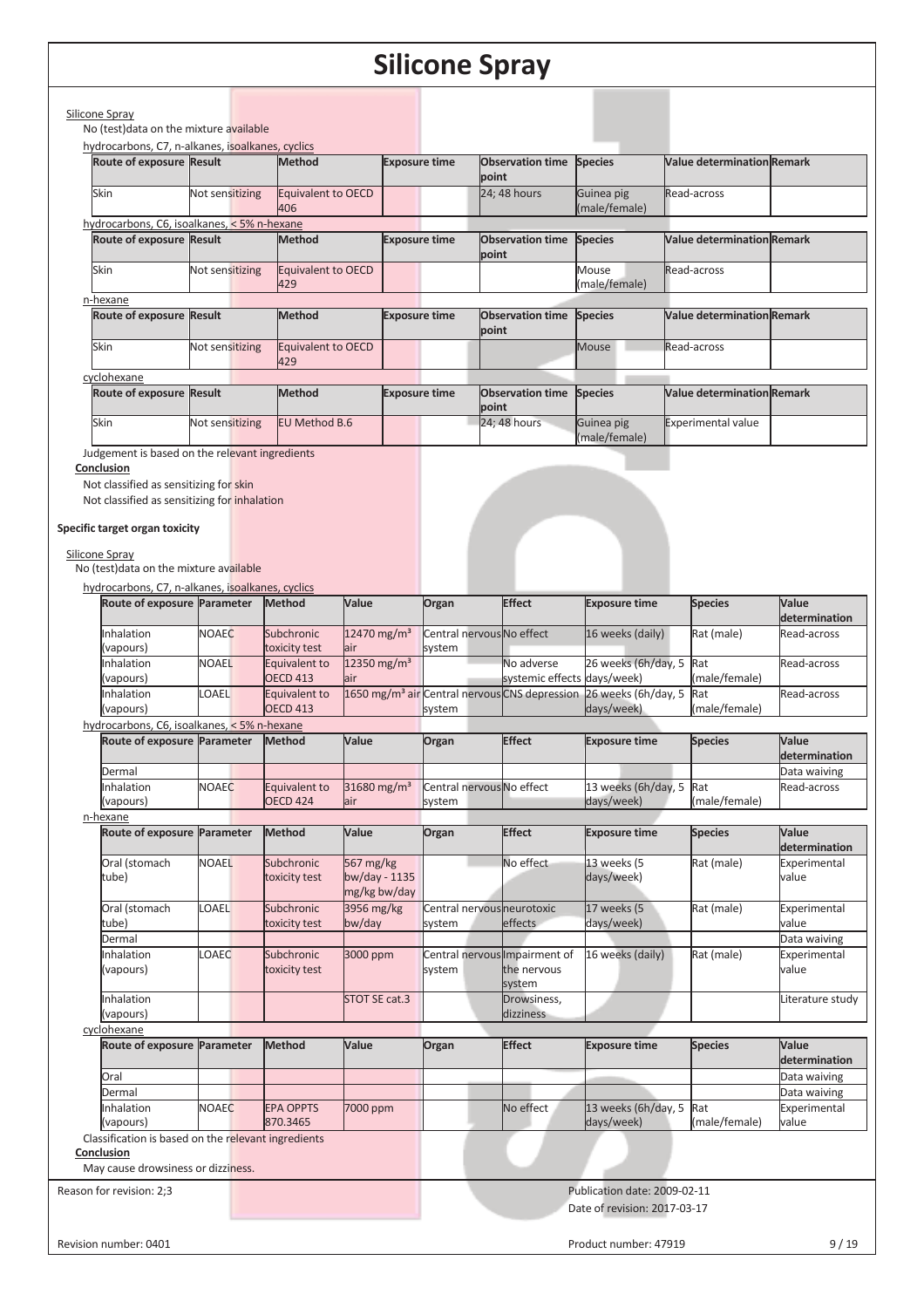|                 |                                                                                                           |                 |                           |                          | Silicone Spray                        |                       |                              |                              |             |                            |
|-----------------|-----------------------------------------------------------------------------------------------------------|-----------------|---------------------------|--------------------------|---------------------------------------|-----------------------|------------------------------|------------------------------|-------------|----------------------------|
|                 | Not classified for subchronic toxicity                                                                    |                 |                           |                          |                                       |                       |                              |                              |             |                            |
|                 | Mutagenicity (in vitro)                                                                                   |                 |                           |                          |                                       |                       |                              |                              |             |                            |
| Silicone Spray  |                                                                                                           |                 |                           |                          |                                       |                       |                              |                              |             |                            |
|                 | No (test) data on the mixture available                                                                   |                 |                           |                          |                                       |                       |                              |                              |             |                            |
|                 | hydrocarbons, C7, n-alkanes, isoalkanes, cyclics                                                          |                 |                           |                          |                                       |                       |                              |                              |             |                            |
|                 | <b>Result</b>                                                                                             | <b>Method</b>   |                           |                          | <b>Test substrate</b>                 |                       | <b>Effect</b><br>No effect   |                              | Read-across | <b>Value determination</b> |
|                 | Negative with metabolic<br>activation, negative without<br>metabolic activation                           |                 | Equivalent to OECD 473    |                          | Rat liver cells                       |                       |                              |                              |             |                            |
|                 | Negative with metabolic<br>Equivalent to OECD 471<br>activation, negative without<br>metabolic activation |                 |                           | Bacteria (S.typhimurium) |                                       | No effect             |                              | Read-across                  |             |                            |
|                 | Negative with metabolic<br>activation, negative without<br>metabolic activation                           | <b>OECD 476</b> |                           |                          | Human lymphocytes                     |                       | No effect                    |                              | Read-across |                            |
|                 | hydrocarbons, C6, isoalkanes, < 5% n-hexane                                                               |                 |                           |                          |                                       |                       |                              |                              |             |                            |
|                 | <b>Result</b>                                                                                             | <b>Method</b>   |                           |                          | <b>Test substrate</b>                 |                       | <b>Effect</b>                |                              |             | Value determination        |
|                 | Negative with metabolic<br>activation, negative without<br>metabolic activation                           |                 | Equivalent to OECD 473    |                          | Chinese hamster ovary (CHO) No effect |                       |                              |                              | Read-across |                            |
|                 | Negative with metabolic<br>activation, negative without<br>metabolic activation                           |                 | Equivalent to OECD 471    |                          | Bacteria (S.typhimurium)              |                       | No effect                    |                              | Read-across |                            |
|                 | Negative with metabolic<br>activation, negative without<br>metabolic activation                           |                 | Equivalent to OECD 476    |                          | Chinese hamster ovary (CHO) No effect |                       |                              |                              | Read-across |                            |
|                 | n-hexane                                                                                                  |                 |                           |                          |                                       |                       |                              |                              |             |                            |
|                 | <b>Result</b>                                                                                             | <b>Method</b>   |                           |                          | <b>Test substrate</b>                 |                       | <b>Effect</b>                |                              |             | <b>Value determination</b> |
|                 | Negative                                                                                                  | <b>OECD 476</b> |                           |                          | Mouse (lymphoma L5178Y<br>cells)      |                       | No effect                    |                              |             | <b>Experimental value</b>  |
|                 | Negative                                                                                                  |                 | Equivalent to OECD 471    |                          | Bacteria (S.typhimurium)              |                       | No effect                    |                              |             | <b>Experimental value</b>  |
|                 | cyclohexane<br><b>Result</b>                                                                              | <b>Method</b>   |                           |                          | Test substrate                        |                       | <b>Effect</b>                |                              |             | <b>Value determination</b> |
|                 | Negative with metabolic<br>Equivalent to OECD 471<br>activation, negative without<br>metabolic activation |                 | Bacteria (S.typhimurium)  |                          |                                       | No effect             |                              | <b>Experimental value</b>    |             |                            |
|                 | Negative with metabolic<br>activation, negative without<br>metabolic activation                           |                 | Equivalent to OECD 476    |                          | Mouse (lymphoma L5178Y<br>cells)      |                       | No effect                    |                              |             | <b>Experimental value</b>  |
|                 | Mutagenicity (in vivo)                                                                                    |                 |                           |                          |                                       |                       |                              |                              |             |                            |
| Silicone Spray  | No (test) data on the mixture available                                                                   |                 |                           |                          |                                       |                       |                              |                              |             |                            |
|                 | hydrocarbons, C6, isoalkanes, < 5% n-hexane                                                               |                 |                           |                          |                                       |                       |                              |                              |             |                            |
|                 | <b>Result</b>                                                                                             |                 | <b>Method</b>             |                          | <b>Exposure time</b>                  | <b>Test substrate</b> |                              | Organ                        |             | <b>Value determination</b> |
|                 | Negative                                                                                                  |                 | Equivalent to OECD<br>475 |                          | 5 days (6h/day)                       | Rat (male/female)     |                              | <b>Bone marrow</b>           |             | <b>Experimental value</b>  |
|                 | n-hexane<br><b>Result</b>                                                                                 |                 | <b>Method</b>             |                          | <b>Exposure time</b>                  | Test substrate        |                              | Organ                        |             | <b>Value determination</b> |
|                 | Negative                                                                                                  |                 |                           |                          | 8 weeks (6h/day, 5<br>days/week)      | Mouse (male)          |                              |                              |             | <b>Experimental value</b>  |
|                 | cyclohexane                                                                                               |                 |                           |                          |                                       |                       |                              |                              |             |                            |
|                 | Result                                                                                                    |                 | <b>Method</b>             |                          | <b>Exposure time</b>                  | Test substrate        |                              | Organ                        |             | <b>Value determination</b> |
|                 | <b>Negative</b>                                                                                           |                 | Equivalent to OECD<br>475 |                          | 5 days (6h/day)                       | Rat (male/female)     |                              | <b>Bone marrow</b>           |             | <b>Experimental value</b>  |
|                 | Judgement is based on the relevant ingredients<br>Conclusion                                              |                 |                           |                          |                                       |                       |                              |                              |             |                            |
| Carcinogenicity | Not classified for mutagenic or genotoxic toxicity                                                        |                 |                           |                          |                                       |                       |                              |                              |             |                            |
|                 |                                                                                                           |                 |                           |                          |                                       |                       |                              |                              |             |                            |
| Silicone Spray  | No (test) data on the mixture available                                                                   |                 |                           |                          |                                       |                       |                              |                              |             |                            |
|                 |                                                                                                           |                 |                           |                          |                                       |                       |                              |                              |             |                            |
|                 |                                                                                                           |                 |                           |                          |                                       |                       |                              |                              |             |                            |
|                 | Reason for revision: 2;3                                                                                  |                 |                           |                          |                                       |                       | Date of revision: 2017-03-17 | Publication date: 2009-02-11 |             |                            |
|                 | Revision number: 0401                                                                                     |                 |                           |                          |                                       |                       | Product number: 47919        |                              |             | 10/19                      |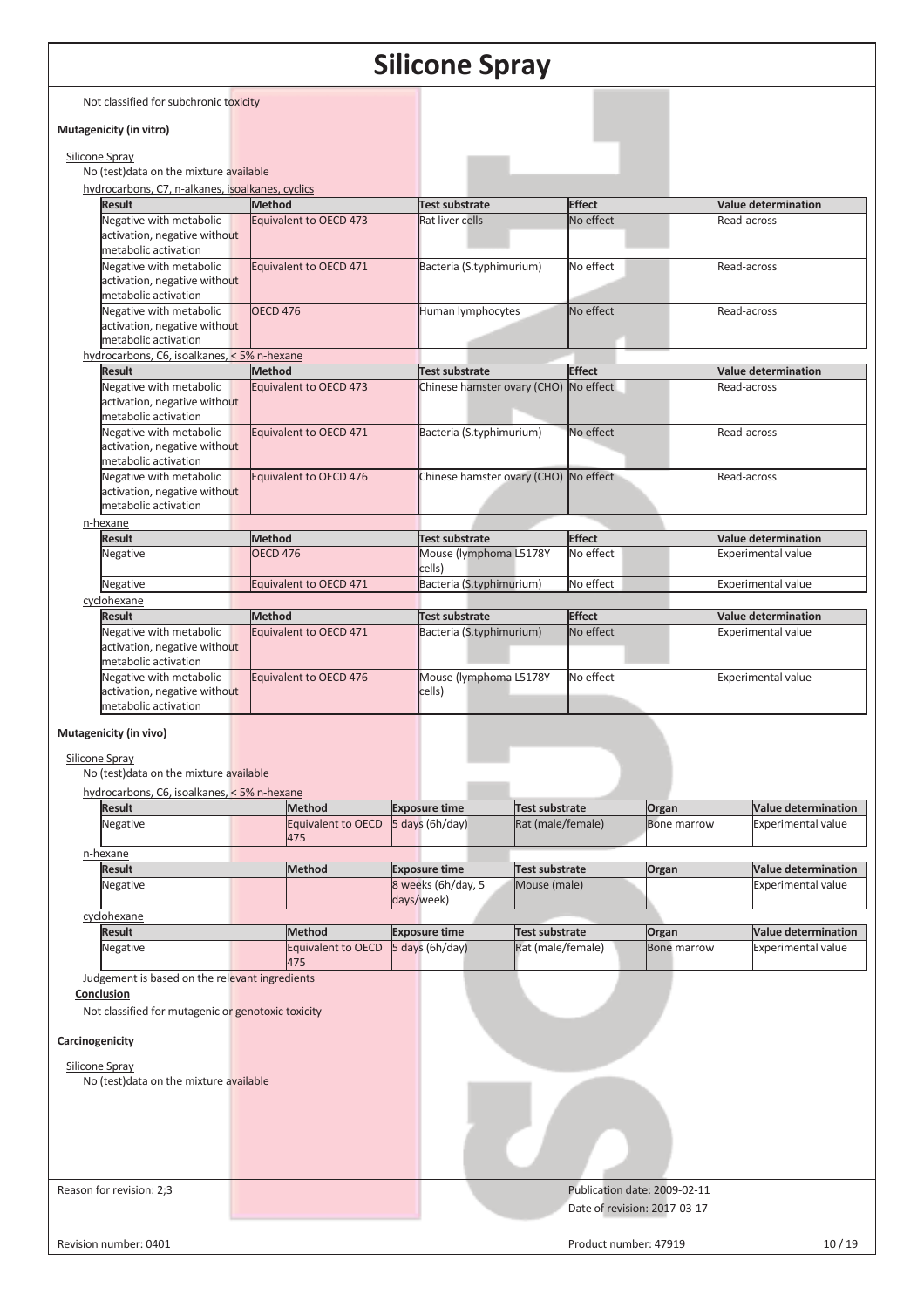|                                             |              | hydrocarbons, C7, n-alkanes, isoalkanes, cyclics |          |                      |                |                       |       |                        |
|---------------------------------------------|--------------|--------------------------------------------------|----------|----------------------|----------------|-----------------------|-------|------------------------|
| Route of<br>exposure                        | Parameter    | <b>Method</b>                                    | Value    | <b>Exposure time</b> | <b>Species</b> | <b>Effect</b>         | Organ | Value<br>determination |
| Inhalation                                  |              |                                                  |          |                      |                |                       |       | Data waiving           |
| Dermal                                      |              |                                                  |          |                      |                |                       |       | Data waiving           |
| Oral                                        |              |                                                  |          |                      |                |                       |       | Data waiving           |
| hydrocarbons, C6, isoalkanes, < 5% n-hexane |              |                                                  |          |                      |                |                       |       |                        |
| Route of                                    | Parameter    | <b>Method</b>                                    | Value    | <b>Exposure time</b> | <b>Species</b> | <b>Effect</b>         | Organ | Value                  |
| exposure                                    |              |                                                  |          |                      |                |                       |       | determination          |
| <b>Inhalation</b>                           | <b>LOAEC</b> | Equivalent to                                    | 9018 ppm | 104 weeks (6h/day,   | Mouse (female) | Carcinogenicity       | Liver | Experimental           |
| (vapours)                                   |              | <b>OECD 451</b>                                  |          | 5 days/week)         |                |                       |       | value                  |
| Inhalation                                  | <b>NOAEC</b> | Equivalent to                                    | 9016 ppm | 104 weeks (6h/day,   | Rat            | No carcinogenic       |       | Experimental           |
| (vapours)                                   |              | <b>OECD 451</b>                                  |          | 5 days/week)         | (male/female)  | effect                |       | value                  |
| n-hexane                                    |              |                                                  |          |                      |                |                       |       |                        |
| Route of<br>exposure                        | Parameter    | Method                                           | Value    | <b>Exposure time</b> | <b>Species</b> | <b>Effect</b>         | Organ | Value<br>determination |
| <b>Inhalation</b>                           | <b>NOAEC</b> | Equivalent to                                    | 3000 ppm | 104 weeks (6h/day,   | Mouse (female) | No carcinogenic       |       | Read-across            |
| (vapours)                                   |              | <b>OECD 451</b>                                  |          | 5 days/week)         |                | effect                |       |                        |
| <b>Inhalation</b>                           | <b>LOAEC</b> | Equivalent to                                    | 9018 ppm | 104 weeks (6h/day,   | Mouse (female) | Tumor formation Liver |       | Read-across            |
| (vapours)                                   |              | <b>OECD 451</b>                                  |          | 5 days/week)         |                |                       |       |                        |
| <b>Inhalation</b>                           | <b>NOAEC</b> | Equivalent to                                    | 9018 ppm | 104 weeks (6h/day,   | Mouse (male)   | No carcinogenic       |       | Read-across            |
| (vapours)                                   |              | <b>OECD 451</b>                                  |          | 5 days/week)         |                | effect                |       |                        |
|                                             |              | Judgement is based on the relevant ingredients   |          |                      |                |                       |       |                        |

**Conclusion** 

Not classified for carcinogenicity

### **Reproductive toxicity**

Silicone Spray

No (test)data on the mixture available

|                                             | Parameter    | Method                           | Value                           | <b>Exposure time Species</b>                |                      | <b>Effect</b>                             | Organ    | Value<br>determination |
|---------------------------------------------|--------------|----------------------------------|---------------------------------|---------------------------------------------|----------------------|-------------------------------------------|----------|------------------------|
| Developmental toxicity                      | <b>NOAEL</b> | Equivalent to<br><b>OECD 414</b> | 31680 mg/m <sup>3</sup><br>lair | 10 days<br>(6h/day)                         | Mouse                | No effect                                 |          | Read-across            |
| Maternal toxicity                           | <b>NOAEL</b> | Equivalent to<br><b>OECD 414</b> | 10560 mg/m <sup>3</sup><br>lair | 10 days<br>(6h/day)                         | Rat (female)         | No effect                                 |          | Read-across            |
|                                             | <b>OAEL</b>  | Equivalent to<br><b>OECD 414</b> | 31680 mg/m <sup>3</sup><br>lair | 10 days<br>(6h/day)                         | Rat (female)         | Lung tissue<br>affection/degen<br>eration | Lungs    | Read-across            |
| Effects on fertility                        | NOAEL (P/F1) | Equivalent to<br><b>OECD 416</b> | 31680 mg/m <sup>3</sup><br>lair |                                             | Rat<br>(male/female) | No effect                                 |          | Read-across            |
| hydrocarbons, C6, isoalkanes, < 5% n-hexane |              |                                  |                                 |                                             |                      |                                           |          |                        |
|                                             | Parameter    | <b>Method</b>                    | Value                           | <b>Exposure time</b>                        | <b>Species</b>       | <b>Effect</b>                             | Organ    | Value<br>determination |
| Developmental toxicity                      | <b>NOAEC</b> | Equivalent to<br><b>OECD 414</b> | 3000 ppm                        | 10 days<br>(6h/day)                         | Mouse                | No effect                                 |          | Read-across            |
|                                             | <b>LOAEC</b> | Equivalent to<br><b>OECD 414</b> | 9000 ppm                        | 10 days<br>(6h/day)                         | <b>Mouse</b>         | Minor skeletal<br>variations              | Skeleton | Read-across            |
| Maternal toxicity                           | <b>NOAEC</b> | Equivalent to<br><b>OECD 414</b> | 900 ppm                         | 10 days<br>(6h/day)                         | Rat (female)         | No effect                                 |          | Read-across            |
|                                             | <b>OAEC</b>  | Equivalent to<br><b>OECD 414</b> | 3000 ppm                        | 10 days<br>(6h/day)                         | Rat (female)         | Lung tissue<br>affection/degen<br>eration | Lungs    | Read-across            |
| <b>Effects on fertility</b>                 | <b>NOAEC</b> | Equivalent to<br><b>OECD 416</b> | 9000 ppm                        |                                             | Rat<br>(male/female) | No effect                                 |          | Read-across            |
| n-hexane                                    |              |                                  |                                 |                                             |                      |                                           |          |                        |
|                                             | Parameter    | <b>Method</b>                    | Value                           | <b>Exposure time</b>                        | <b>Species</b>       | <b>Effect</b>                             | Organ    | Value<br>determination |
| Developmental toxicity                      | <b>NOAEC</b> | Equivalent to<br><b>OECD 414</b> | 9000 ppm                        | 10 days<br>(gestation,<br>6h/day)           | Rat                  | No effect                                 |          | Experimental<br>value  |
| Maternal toxicity                           | <b>NOAEC</b> | Equivalent to<br><b>OECD 414</b> | 3000 ppm                        | 10 days<br>(gestation,<br>6h/day)           | Rat                  | No effect                                 |          | Experimental<br>value  |
|                                             | <b>OAEL</b>  | Equivalent to<br><b>OECD 414</b> | 9000 ppm                        | 10 days<br>(gestation,<br>6h/day)           | Rat                  | Weight gain                               |          | Experimental<br>value  |
| <b>Effects on fertility</b>                 | <b>NOAEC</b> | Equivalent to<br><b>OECD 416</b> | 9000 ppm                        | $\geq$ 13 weeks<br>(6h/day, 5<br>days/week) | Rat<br>(male/female) | No effect                                 |          | Experimental<br>value  |
| Reason for revision: 2;3                    |              |                                  |                                 |                                             |                      | Publication date: 2009-02-11              |          |                        |
|                                             |              |                                  |                                 |                                             |                      | Date of revision: 2017-03-17              |          |                        |
| Revision number: 0401                       |              |                                  |                                 |                                             |                      | Product number: 47919                     |          | 11/19                  |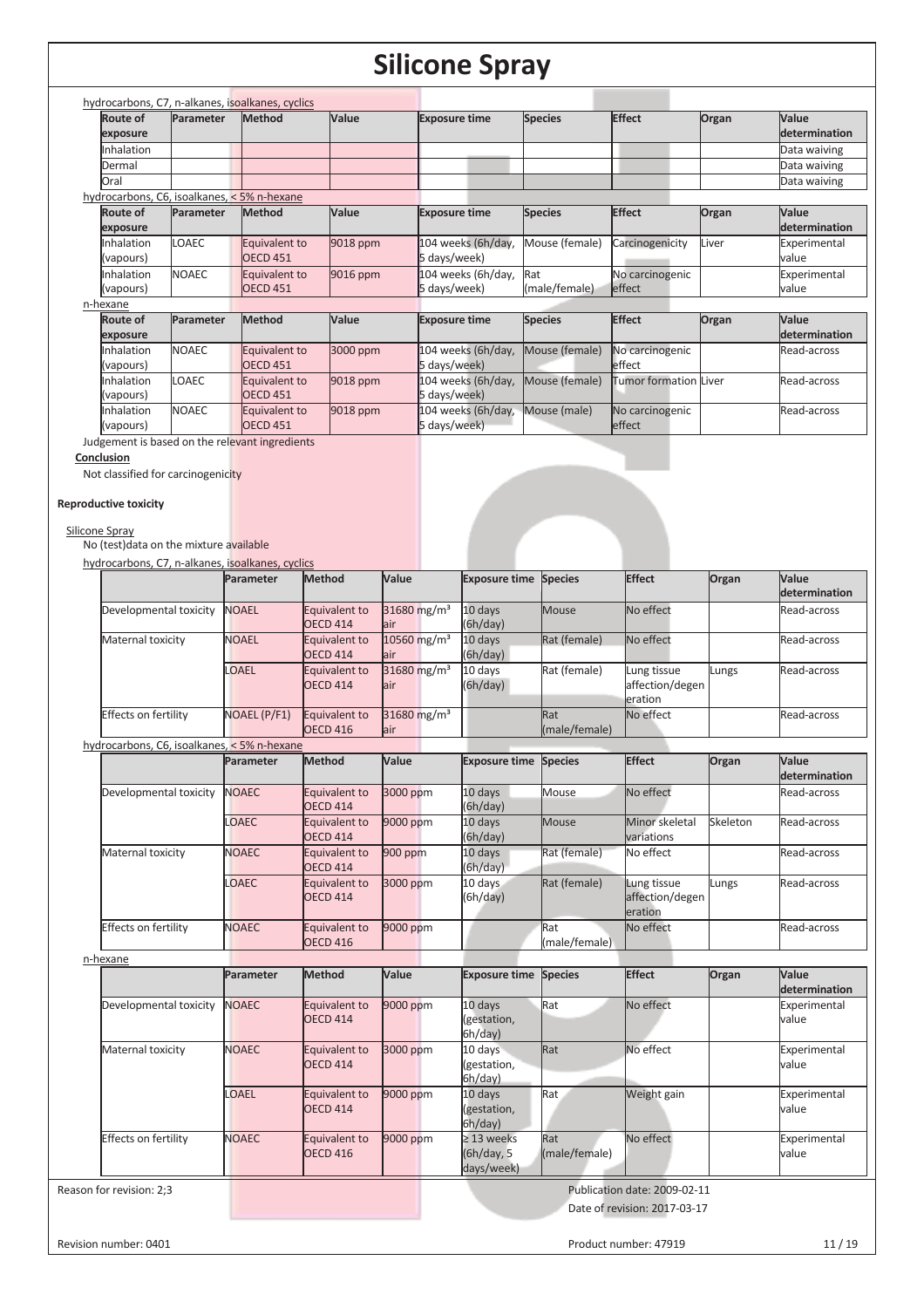| cyclohexane            |              |                                  |          |                                         |                      |           |       |                        |
|------------------------|--------------|----------------------------------|----------|-----------------------------------------|----------------------|-----------|-------|------------------------|
|                        | Parameter    | <b>Method</b>                    | Value    | <b>Exposure time Species</b>            |                      | Effect    | Organ | Value<br>determination |
| Developmental toxicity | <b>NOAEC</b> | Equivalent to<br><b>OECD 414</b> | 7000 ppm | 10 days<br>(6h/day)                     | Rat                  | No effect |       | Experimental<br>value  |
| Maternal toxicity      | <b>NOAEC</b> | Equivalent to<br><b>OECD 414</b> | 2000 ppm | 10 days<br>(6h/day)                     | Rat (female)         | No effect |       | Experimental<br>value  |
| Effects on fertility   | <b>NOAEC</b> | Equivalent to<br><b>OECD 416</b> | 7000 ppm | $>11$ weeks<br>(6h/day, 5<br>days/week) | Rat<br>(male/female) | No effect |       | Experimental<br>value  |

Judgement is based on the relevant ingredients

**Conclusion** 

Not classified for reprotoxic or developmental toxicity

### **Toxicity other effects**

#### Silicone Spray

No (test)data on the mixture available

|                  | hydrocarbons, C6, isoalkanes, < 5% n-hexane |            |                           |                        |                                                     |                |                               |
|------------------|---------------------------------------------|------------|---------------------------|------------------------|-----------------------------------------------------|----------------|-------------------------------|
| <b>Parameter</b> | <b>Method</b>                               | Value      | Organ                     | <b>Effect</b>          | <b>Exposure time</b>                                | <b>Species</b> | <b>Value</b><br>determination |
| <b>NOAEC</b>     | Equivalent to OECD 9000 ppm<br>424          |            | Central nervous<br>system | Overall effects        | 13 weeks (6h/day, Rat (male/female)<br>5 days/week) |                | <b>Experimental value</b>     |
| cyclohexane      |                                             |            |                           |                        |                                                     |                |                               |
| <b>Parameter</b> | <b>Method</b>                               | Value      | Organ                     | <b>Effect</b>          | <b>Exposure time</b>                                | <b>Species</b> | <b>Value</b>                  |
|                  |                                             |            |                           |                        |                                                     |                | determination                 |
| <b>NOAEC</b>     | Other                                       | $2000$ ppm |                           | neurotoxic effects 6 h |                                                     | Rat (male)     | <b>Experimental value</b>     |
| LOAEC            | Other                                       | 7000 ppm   |                           | neurotoxic effects 6 h |                                                     | Rat (male)     | Experimental value            |

**Chronic effects from short and long-term exposure** 

Silicone Spray No effects known.

# SECTION 12: Ecological information

## **12.1. Toxicity**

#### Silicone Spray

No (test)data on the mixture available

| hydrocarbons, C7, n-alkanes, isoalkanes, cyclics |              |                 |                             |                     |                                                   |                       |                     |                                                 |
|--------------------------------------------------|--------------|-----------------|-----------------------------|---------------------|---------------------------------------------------|-----------------------|---------------------|-------------------------------------------------|
|                                                  | Parameter    | <b>Method</b>   | <b>Value</b>                | <b>Duration</b>     | <b>Species</b>                                    | <b>Test design</b>    | Fresh/salt<br>water | <b>Value determination</b>                      |
| Acute toxicity fishes                            | LL50         | <b>OECD 203</b> | $> 13.4$ mg/l<br><b>WAF</b> | 96 h                | Oncorhynchus<br>mykiss                            | Semi-static<br>system | Fresh water         | Experimental value;<br>Nominal<br>concentration |
| Acute toxicity crustacea                         | <b>EL50</b>  | <b>OECD 202</b> | 3.0 mg/l WAF 48 h           |                     | Daphnia magna                                     | Static system         | Fresh water         | Experimental value;<br><b>GLP</b>               |
| Toxicity algae and other aquatic EL50<br>plants  |              | <b>OECD 201</b> | 29 mg/l WAF                 | 72 h                | Pseudokirchnerie Static system<br>lla subcapitata |                       | Fresh water         | Experimental value;<br><b>GLP</b>               |
| Long-term toxicity fish                          | <b>NOELR</b> |                 | $1.534$ mg/l                | 28                  | Oncorhynchus<br>mykiss                            |                       | Fresh water         | QSAR; Nominal<br>concentration                  |
| Long-term toxicity aquatic<br>crustacea          | <b>NOEC</b>  | <b>OECD 211</b> | $0.17$ mg/l<br><b>WAF</b>   | $21 \text{ day}(s)$ | Daphnia magna                                     | Static system         | Fresh water         | Read-across; GLP                                |
|                                                  | <b>EL50</b>  | <b>OECD 211</b> | $1.6$ mg/l WAF 21 day(s)    |                     | Daphnia magna                                     | <b>Static system</b>  | Fresh water         | Read-across                                     |
| Toxicity aquatic micro-<br>organisms             | <b>EL50</b>  |                 | 26.81 mg/l                  | 48h                 | Tetrahymena<br>pyriformis                         |                       | Fresh water         | QSAR; Growth rate                               |

| Reason for revision: 2;3 | Publication date: 2009-02-11<br>Date of revision: 2017-03-17 |
|--------------------------|--------------------------------------------------------------|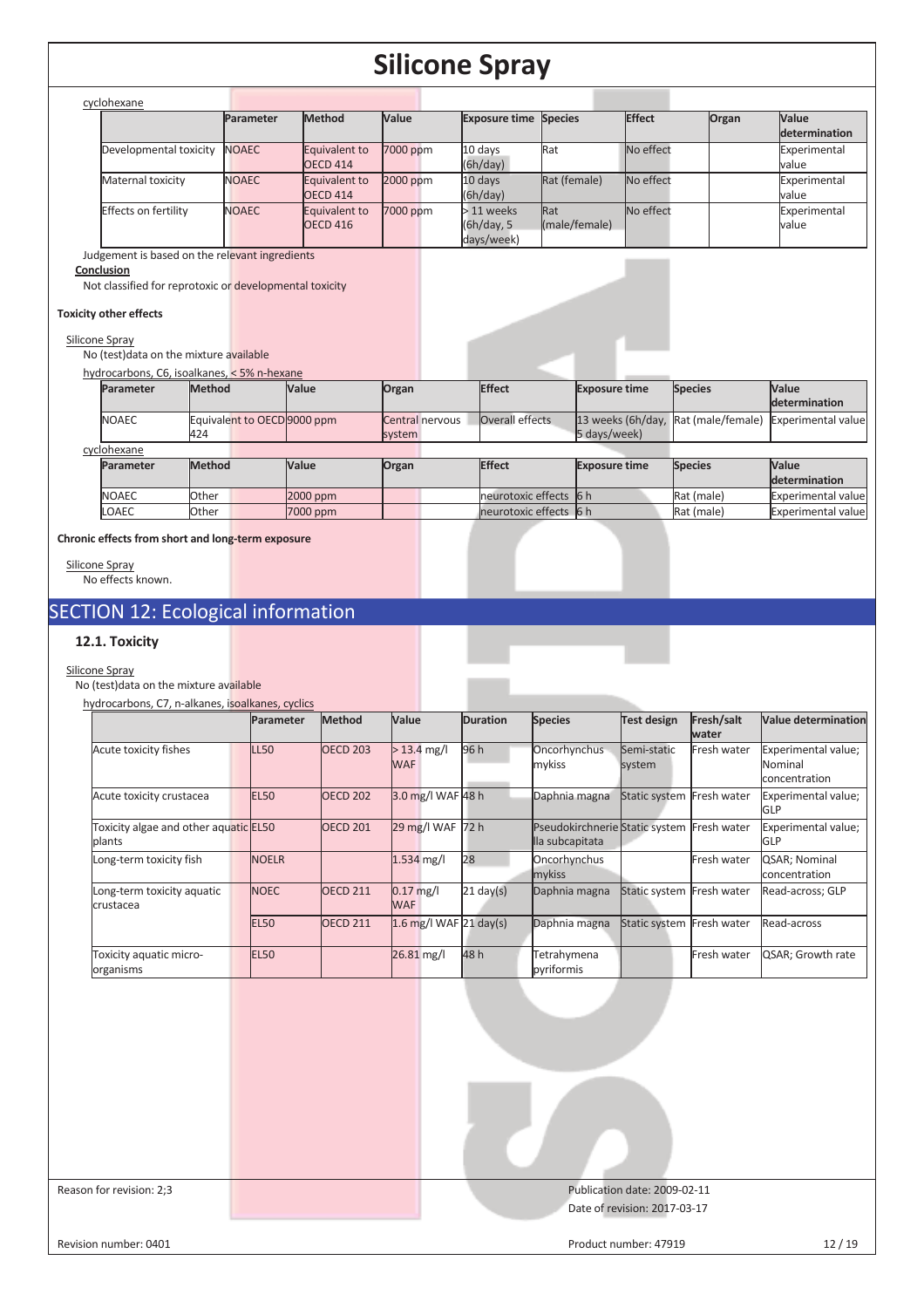| hydrocarbons, C6, isoalkanes, < 5% n-hexane                                                                           |                 |                                             |              |                     |                                                   |                                    |                                                         |                                                  |
|-----------------------------------------------------------------------------------------------------------------------|-----------------|---------------------------------------------|--------------|---------------------|---------------------------------------------------|------------------------------------|---------------------------------------------------------|--------------------------------------------------|
|                                                                                                                       | Parameter       | <b>Method</b>                               | Value        | <b>Duration</b>     | <b>Species</b>                                    | <b>Test design</b>                 | Fresh/salt<br>water                                     | <b>Value determination</b>                       |
| Acute toxicity fishes                                                                                                 | <b>L50</b>      |                                             | 18.27 mg/l   | 96 h                | Oncorhynchus<br>mykiss                            |                                    | Fresh water                                             | QSAR; Nominal<br>concentration                   |
| Acute toxicity crustacea                                                                                              | <b>EL50</b>     |                                             | 31.9 mg/l    | 48 h                | Daphnia magna                                     |                                    | Fresh water                                             | QSAR; Nominal<br>concentration                   |
| Toxicity algae and other aquatic <b>EL50</b><br>plants                                                                |                 | <b>OECD 201</b>                             | 55 mg/l      | 72 h                | Pseudokirchnerie Static system<br>lla subcapitata |                                    |                                                         | Read-across; Growth<br>rate                      |
| Long-term toxicity fish                                                                                               | <b>NOELR</b>    |                                             | 4.089 mg/l   | $28 \text{ day}(s)$ | Oncorhynchus<br>mykiss                            |                                    | Fresh water                                             | QSAR; Nominal<br>concentration                   |
| Long-term toxicity aquatic<br>crustacea                                                                               | <b>NOELR</b>    |                                             | $7.138$ mg/l | $21$ day(s)         | Daphnia magna                                     |                                    |                                                         | QSAR; Nominal<br>concentration                   |
| n-hexane                                                                                                              |                 |                                             |              |                     |                                                   |                                    |                                                         |                                                  |
|                                                                                                                       | Parameter       | <b>Method</b>                               | Value        | <b>Duration</b>     | <b>Species</b>                                    | Test design                        | Fresh/salt<br>water                                     | <b>Value determination</b>                       |
| Acute toxicity fishes                                                                                                 | LL50            |                                             | 13.3 mg/l    | 96 h                | Oncorhynchus<br>mykiss                            |                                    | Fresh water                                             | Read-across;<br>Nominal<br>concentration         |
| Acute toxicity crustacea                                                                                              | <b>EL50</b>     |                                             | 23.22 mg/l   | 48 h                | Daphnia magna                                     |                                    | Fresh water                                             | Read-across;<br>Nominal<br>concentration         |
| Toxicity algae and other aquatic <b>EL50</b><br>plants                                                                |                 |                                             | 9.902 mg/l   | 72 h                | Pseudokirchnerie<br>lla subcapitata               |                                    | Fresh water                                             | Read-across; Growth<br>rate                      |
| Long-term toxicity fish                                                                                               | <b>NOELR</b>    |                                             | 2.976 mg/l   | $28 \text{ day}(s)$ | Oncorhynchus<br>mykiss                            |                                    | Fresh water                                             | Read-across;<br>Nominal<br>concentration         |
| Long-term toxicity aquatic<br>crustacea                                                                               | <b>NOELR</b>    |                                             | 5.195 mg/l   | $21$ day(s)         | Daphnia magna                                     |                                    | Fresh water                                             | Read-across;<br>Nominal<br>concentration         |
| cyclohexane                                                                                                           |                 |                                             |              |                     |                                                   |                                    |                                                         |                                                  |
|                                                                                                                       | Parameter       | <b>Method</b>                               | Value        | <b>Duration</b>     | <b>Species</b>                                    | <b>Test design</b>                 | Fresh/salt<br>water                                     | <b>Value determination</b>                       |
| Acute toxicity fishes                                                                                                 | C <sub>50</sub> | Equivalent to 4.53 mg/l<br><b>OECD 203</b>  |              | 96 h                | Pimephales<br>promelas                            | Flow-through Fresh water<br>system |                                                         | Experimental value;<br>Measured<br>concentration |
| Acute toxicity crustacea                                                                                              | <b>EC50</b>     | Equivalent to 0.9 mg/l<br><b>OECD 202</b>   |              | 48 h                | Daphnia magna                                     | Static system Fresh water          |                                                         | Experimental value;<br>Locomotor effect          |
| Toxicity algae and other aquatic ErC50<br>plants                                                                      |                 | Equivalent to 9.317 mg/l<br><b>OECD 201</b> |              | 72 h                | Pseudokirchnerie<br>lla subcapitata               |                                    |                                                         | Experimental value;<br><b>GLP</b>                |
|                                                                                                                       | <b>EC50</b>     | <b>OECD 201</b>                             | 9.317 mg/l   | 72 h                | Pseudokirchnerie<br>lla subcapitata               |                                    |                                                         | Experimental value;<br>Growth rate               |
| ong-term toxicity fish                                                                                                |                 |                                             |              |                     |                                                   |                                    |                                                         | Data waiving                                     |
| Long-term toxicity aquatic<br>crustacea                                                                               |                 |                                             |              |                     |                                                   |                                    |                                                         | Data waiving                                     |
| Toxicity aquatic micro-<br>organisms                                                                                  | IC50            |                                             | 29 mg/l      | 15h                 | Aerobic micro-<br>organisms                       |                                    |                                                         | Experimental value;<br>Nominal<br>concentration  |
| Classification is based on the relevant ingredients<br>Conclusion<br>Toxic to aquatic life with long lasting effects. |                 |                                             |              |                     |                                                   |                                    |                                                         |                                                  |
| 12.2. Persistence and degradability                                                                                   |                 |                                             |              |                     |                                                   |                                    |                                                         |                                                  |
| hydrocarbons, C7, n-alkanes, isoalkanes, cyclics<br><b>Biodegradation water</b>                                       |                 |                                             |              |                     |                                                   |                                    |                                                         |                                                  |
| <b>Method</b><br>OECD 301F: Manometric Respirometry Test 98%; GLP                                                     |                 | Value                                       |              |                     | <b>Duration</b><br>$28$ day(s)                    |                                    | <b>Value determination</b><br><b>Experimental value</b> |                                                  |
| hydrocarbons, C6, isoalkanes, < 5% n-hexane                                                                           |                 |                                             |              |                     |                                                   |                                    |                                                         |                                                  |
| <b>Biodegradation water</b><br><b>Method</b>                                                                          |                 | Value                                       |              |                     | <b>Duration</b>                                   |                                    | <b>Value determination</b>                              |                                                  |
| OECD 301F: Manometric Respirometry Test 81 %; GLP                                                                     |                 |                                             |              |                     | $28$ day(s)                                       |                                    | Read-across                                             |                                                  |
| n-hexane                                                                                                              |                 |                                             |              |                     |                                                   |                                    |                                                         |                                                  |
| <b>Biodegradation water</b><br><b>Method</b>                                                                          |                 | Value                                       |              |                     | <b>Duration</b>                                   |                                    | <b>Value determination</b>                              |                                                  |
| OECD 301F: Manometric Respirometry Test 98 %; GLP                                                                     |                 |                                             |              |                     | $28 \text{ day}(s)$                               |                                    | Read-across                                             |                                                  |
|                                                                                                                       |                 |                                             |              |                     |                                                   |                                    |                                                         |                                                  |

Reason for revision: 2;3 Publication date: 2009-02-11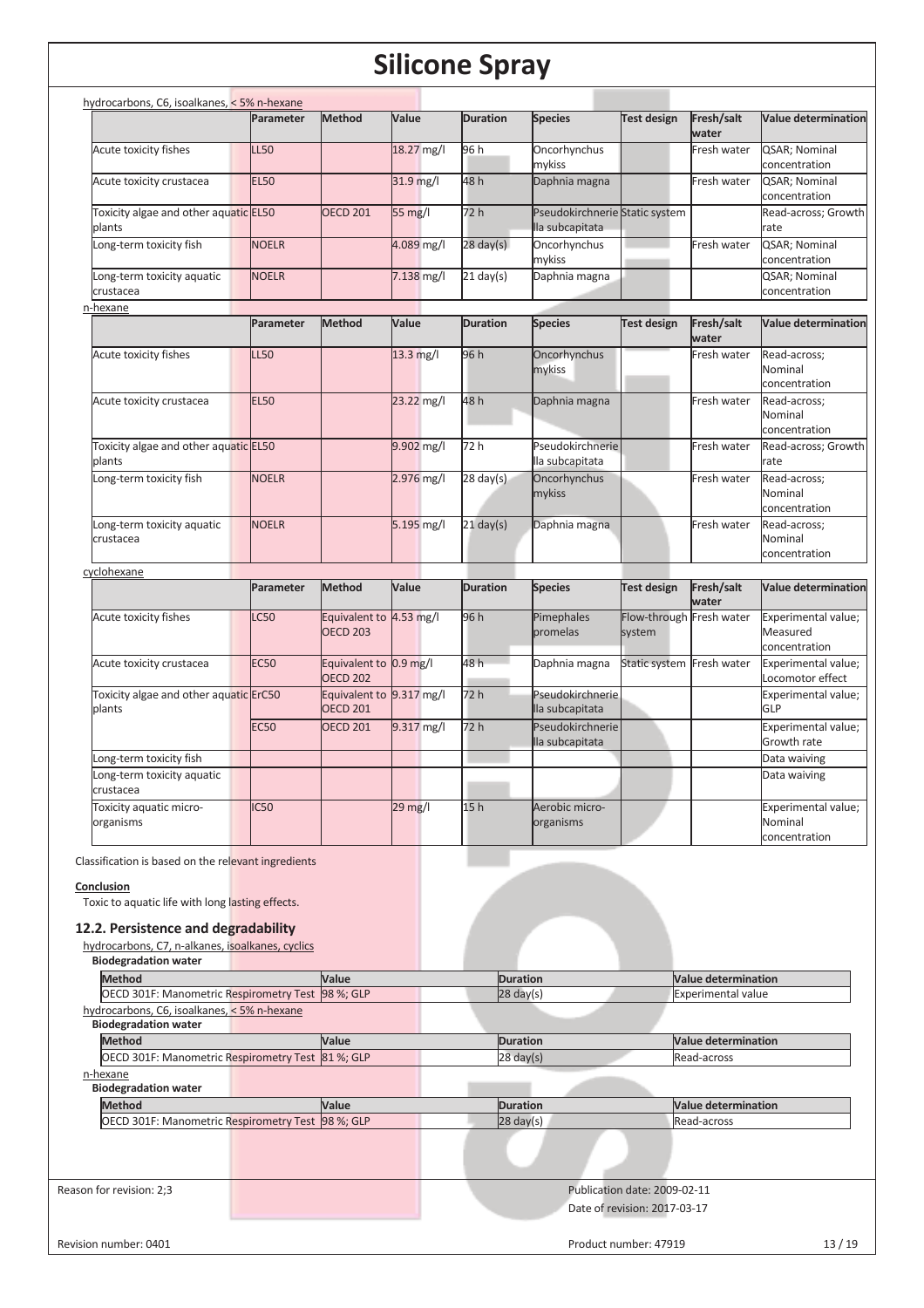| <b>Biodegradation water</b>                                                                                                                        |                     |               |                                          |                |                 |                      |                 |                            |                                                              |
|----------------------------------------------------------------------------------------------------------------------------------------------------|---------------------|---------------|------------------------------------------|----------------|-----------------|----------------------|-----------------|----------------------------|--------------------------------------------------------------|
| <b>Method</b>                                                                                                                                      |                     |               | Value                                    |                |                 |                      | <b>Duration</b> |                            | <b>Value determination</b>                                   |
| OECD 301F: Manometric Respirometry Test 77 %; GLP                                                                                                  |                     |               |                                          |                |                 |                      | $28$ day(s)     |                            | <b>Experimental value</b>                                    |
| Half-life soil (t1/2 soil)                                                                                                                         |                     |               |                                          |                |                 |                      |                 |                            |                                                              |
| <b>Method</b>                                                                                                                                      |                     |               | Value                                    |                |                 |                      | Primary         |                            | <b>Value determination</b>                                   |
|                                                                                                                                                    |                     |               |                                          |                |                 |                      |                 | degradation/mineralisation |                                                              |
|                                                                                                                                                    |                     |               | $28 \text{ day}(s) - 180 \text{ day}(s)$ |                |                 |                      |                 |                            | Literature study                                             |
| Conclusion<br>Contains non readily biodegradable component(s)                                                                                      |                     |               |                                          |                |                 |                      |                 |                            |                                                              |
| 12.3. Bioaccumulative potential<br>Silicone Spray                                                                                                  |                     |               |                                          |                |                 |                      |                 |                            |                                                              |
| Log Kow                                                                                                                                            |                     |               |                                          |                |                 |                      |                 |                            |                                                              |
| <b>Method</b>                                                                                                                                      |                     | <b>Remark</b> |                                          | Value          |                 |                      |                 | <b>Temperature</b>         | <b>Value determination</b>                                   |
|                                                                                                                                                    |                     |               | Not applicable (mixture)                 |                |                 |                      |                 |                            |                                                              |
| hydrocarbons, C7, n-alkanes, isoalkanes, cyclics                                                                                                   |                     |               |                                          |                |                 |                      |                 |                            |                                                              |
|                                                                                                                                                    |                     |               |                                          |                |                 |                      |                 |                            |                                                              |
| Log Kow                                                                                                                                            |                     | <b>Remark</b> |                                          |                |                 |                      |                 |                            |                                                              |
| <b>Method</b>                                                                                                                                      |                     |               |                                          |                | Value           |                      |                 | <b>Temperature</b>         | <b>Value determination</b>                                   |
|                                                                                                                                                    |                     |               |                                          |                | > 3             |                      |                 |                            |                                                              |
| hydrocarbons, C6, isoalkanes, < 5% n-hexane                                                                                                        |                     |               |                                          |                |                 |                      |                 |                            |                                                              |
| <b>BCF fishes</b>                                                                                                                                  |                     |               |                                          |                |                 |                      |                 |                            |                                                              |
| Parameter                                                                                                                                          | Method              |               | Value                                    |                | <b>Duration</b> |                      | <b>Species</b>  |                            | Value determination                                          |
| <b>BCF</b>                                                                                                                                         |                     |               | 501.187                                  |                |                 |                      |                 | Pimephales promelas        | <b>QSAR</b>                                                  |
| Log Kow                                                                                                                                            |                     |               |                                          |                |                 |                      |                 |                            |                                                              |
| <b>Method</b>                                                                                                                                      |                     | <b>Remark</b> |                                          |                | Value           |                      |                 | Temperature                | <b>Value determination</b>                                   |
| Equivalent to OECD 107                                                                                                                             |                     |               |                                          |                | 3.6             |                      |                 | 20 °C                      | Read-across                                                  |
| n-hexane                                                                                                                                           |                     |               |                                          |                |                 |                      |                 |                            |                                                              |
| <b>BCF fishes</b>                                                                                                                                  |                     |               |                                          |                |                 |                      |                 |                            |                                                              |
| Parameter                                                                                                                                          | <b>Method</b>       |               | Value                                    |                | <b>Duration</b> |                      | <b>Species</b>  |                            | <b>Value determination</b>                                   |
| <b>BCF</b>                                                                                                                                         | Other               |               | 501.187                                  |                |                 |                      |                 | Pimephales promelas        | <b>QSAR</b>                                                  |
| Log Kow                                                                                                                                            |                     |               |                                          |                |                 |                      |                 |                            |                                                              |
| <b>Method</b>                                                                                                                                      |                     | <b>Remark</b> |                                          |                | Value           |                      |                 | Temperature                | <b>Value determination</b>                                   |
| Equivalent to OECD 107                                                                                                                             |                     |               |                                          | $\overline{4}$ |                 |                      |                 | 20 °C                      | <b>Experimental value</b>                                    |
| cyclohexane                                                                                                                                        |                     |               |                                          |                |                 |                      |                 |                            |                                                              |
| <b>BCF fishes</b>                                                                                                                                  |                     |               |                                          |                |                 |                      |                 |                            |                                                              |
| Parameter                                                                                                                                          | <b>Method</b>       |               | Value                                    |                | <b>Duration</b> |                      | <b>Species</b>  |                            | <b>Value determination</b>                                   |
| <b>BCF</b>                                                                                                                                         | <b>OECD 305</b>     |               | $31 - 129$                               |                | 8 week(s)       |                      | Cyprinus carpio |                            | Literature study                                             |
| Log Kow                                                                                                                                            |                     |               |                                          |                |                 |                      |                 |                            |                                                              |
| <b>Method</b>                                                                                                                                      |                     | <b>Remark</b> |                                          |                | Value           |                      |                 | <b>Temperature</b>         | <b>Value determination</b>                                   |
|                                                                                                                                                    |                     |               |                                          |                |                 |                      |                 |                            |                                                              |
|                                                                                                                                                    |                     |               |                                          |                | 3.44            |                      |                 | 25 °C                      | <b>Experimental value</b>                                    |
| Other<br>Conclusion                                                                                                                                |                     |               |                                          |                |                 |                      |                 |                            |                                                              |
| Contains bioaccumulative component(s)<br>12.4. Mobility in soil<br>hydrocarbons, C7, n-alkanes, isoalkanes, cyclics<br><b>Percent distribution</b> |                     |               |                                          |                |                 |                      |                 |                            |                                                              |
| <b>Method</b>                                                                                                                                      | <b>Fraction air</b> |               | <b>Fraction biota</b>                    | Fraction       |                 | <b>Fraction soil</b> |                 | <b>Fraction water</b>      | <b>Value determination</b>                                   |
|                                                                                                                                                    |                     |               |                                          | sediment       |                 |                      |                 |                            |                                                              |
| Mackay level III                                                                                                                                   | 96 %                |               | 0%                                       | 1.8%           |                 | 0.55%                |                 | 1.4%                       | Calculated value                                             |
| hydrocarbons, C6, isoalkanes, < 5% n-hexane                                                                                                        |                     |               |                                          |                |                 |                      |                 |                            |                                                              |
| (log) Koc                                                                                                                                          |                     |               |                                          |                |                 |                      |                 |                            |                                                              |
| Parameter                                                                                                                                          |                     |               |                                          |                | <b>Method</b>   |                      |                 | Value                      | <b>Value determination</b>                                   |
| log Koc                                                                                                                                            |                     |               |                                          |                |                 |                      |                 | 3.34                       | <b>QSAR</b>                                                  |
| n-hexane                                                                                                                                           |                     |               |                                          |                |                 |                      |                 |                            |                                                              |
| (log) Koc                                                                                                                                          |                     |               |                                          |                |                 |                      |                 |                            |                                                              |
| Parameter                                                                                                                                          |                     |               |                                          |                | <b>Method</b>   |                      |                 | Value                      | <b>Value determination</b>                                   |
| log Koc                                                                                                                                            |                     |               |                                          |                |                 |                      |                 | 3.34                       | <b>QSAR</b>                                                  |
| <b>Volatility (Henry's Law constant H)</b>                                                                                                         |                     |               |                                          |                |                 |                      |                 |                            |                                                              |
| Value                                                                                                                                              |                     | <b>Method</b> |                                          |                | Temperature     |                      |                 | Remark                     | <b>Value determination</b>                                   |
| $1.8$ atm $m^3$ /mol                                                                                                                               |                     |               |                                          | 25 °C          |                 |                      |                 |                            | Calculated value                                             |
|                                                                                                                                                    |                     |               |                                          |                |                 |                      |                 |                            |                                                              |
| cyclohexane                                                                                                                                        |                     |               |                                          |                |                 |                      |                 |                            |                                                              |
| (log) Koc                                                                                                                                          |                     |               |                                          |                |                 |                      |                 |                            |                                                              |
| Parameter                                                                                                                                          |                     |               |                                          |                | <b>Method</b>   |                      |                 | Value                      | <b>Value determination</b>                                   |
| log Koc                                                                                                                                            |                     |               |                                          |                | Other           |                      |                 | 2.89                       | <b>QSAR</b>                                                  |
|                                                                                                                                                    |                     |               |                                          |                |                 |                      |                 |                            |                                                              |
| Reason for revision: 2;3                                                                                                                           |                     |               |                                          |                |                 |                      |                 |                            | Publication date: 2009-02-11<br>Date of revision: 2017-03-17 |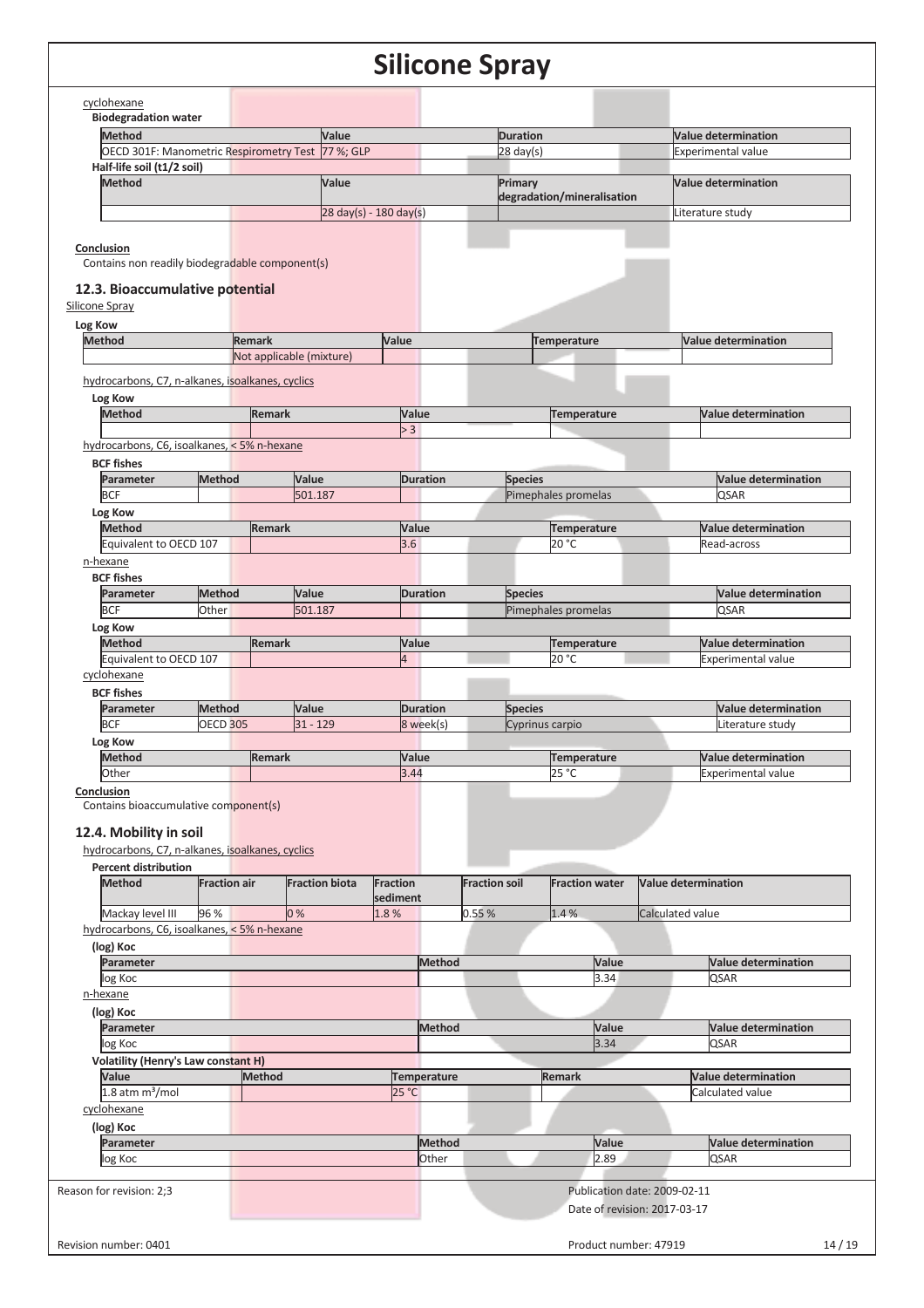#### **Conclusion**

No straightforward conclusion can be drawn based upon the available numerical values

#### **12.5. Results of PBT and vPvB assessment**

Does not contain component(s) that meet(s) the criteria of PBT and/or vPvB as listed in Annex XIII of Regulation (EC) No 1907/2006.

#### **12.6. Other adverse effects**

#### Silicone Spray

#### **Fluorinated greenhouse gases (Regulation (EU) No 517/2014)**

None of the known components is included in the list of fluorinated greenhouse gases (Regulation (EU) No 517/2014) **Ozone-depleting potential (ODP)** 

Not classified as dangerous for the ozone layer (Regulation (EC) No 1005/2009)

cyclohexane **Ground water** 

Ground water pollutant

### SECTION 13: Disposal considerations

The information in this section is a general description. If applicable and available, exposure scenarios are attached in annex. Always use the relevant exposure scenarios that correspond to your identified use.

#### **13.1. Waste treatment methods**

#### **13.1.1 Provisions relating to waste**

#### **European Union**

Hazardous waste according to Directive 2008/98/EC.

Waste material code (Directive 2008/98/EC, Decision 2000/0532/EC).

13 02 08\* (waste engine, gear and lubricating oils: other engine, gear and lubricating oils).

14 06 03\* (waste organic solvents, refrigerants and foam/aerosol propellants: other solvents and solvent mixtures).

16 05 04\* (gases in pressure containers and discarded chemicals: gases in pressure containers (including halons) containing hazardous substances).

Depending on branch of industry and production process, also other waste codes may be applicable.

#### **13.1.2 Disposal methods**

Remove waste in accordance with local and/or national regulations. Specific treatment. Hazardous waste shall not be mixed together with other waste. Different types of hazardous waste shall not be mixed together if this may entail a risk of pollution or create problems for the further management of the waste. Hazardous waste shall be managed responsibly. All entities that store, transport or handle hazardous waste shall take the necessary measures to prevent risks of pollution or damage to people or animals. Do not discharge into drains or the environment.

#### **13.1.3 Packaging/Container**

#### **European Union**

Waste material code packaging (Directive 2008/98/EC).

15 01 10\* (packaging containing residues of or contaminated by dangerous substances).

## SECTION 14: Transport information

| Road (ADR)                               |                                                                                                                                           |
|------------------------------------------|-------------------------------------------------------------------------------------------------------------------------------------------|
| 14.1. UN number                          |                                                                                                                                           |
| UN number                                | 1950                                                                                                                                      |
| 14.2. UN proper shipping name            |                                                                                                                                           |
| Proper shipping name                     | Aerosols                                                                                                                                  |
| 14.3. Transport hazard class(es)         |                                                                                                                                           |
| Hazard identification number             |                                                                                                                                           |
| Class                                    | l2                                                                                                                                        |
| Classification code                      | 5F                                                                                                                                        |
| 14.4. Packing group                      |                                                                                                                                           |
| Packing group                            |                                                                                                                                           |
| Labels                                   | 2.1                                                                                                                                       |
| 14.5. Environmental hazards              |                                                                                                                                           |
| Environmentally hazardous substance mark | lyes                                                                                                                                      |
| 14.6. Special precautions for user       |                                                                                                                                           |
| Special provisions                       | 190                                                                                                                                       |
| Special provisions                       | 327                                                                                                                                       |
| Special provisions                       | 344                                                                                                                                       |
| Special provisions                       | 625                                                                                                                                       |
| Limited quantities                       | Combination packagings: not more than 1 liter per inner packaging for<br>liquids. A package shall not weigh more than 30 kg. (gross mass) |
| Rail (RID)                               |                                                                                                                                           |
| 14.1. UN number                          |                                                                                                                                           |
| UN number                                | 1950                                                                                                                                      |
| 14.2. UN proper shipping name            |                                                                                                                                           |
| Proper shipping name                     | Aerosols                                                                                                                                  |
| 14.3. Transport hazard class(es)         |                                                                                                                                           |
|                                          |                                                                                                                                           |
| Reason for revision: 2;3                 | Publication date: 2009-02-11                                                                                                              |
|                                          | Date of revision: 2017-03-17                                                                                                              |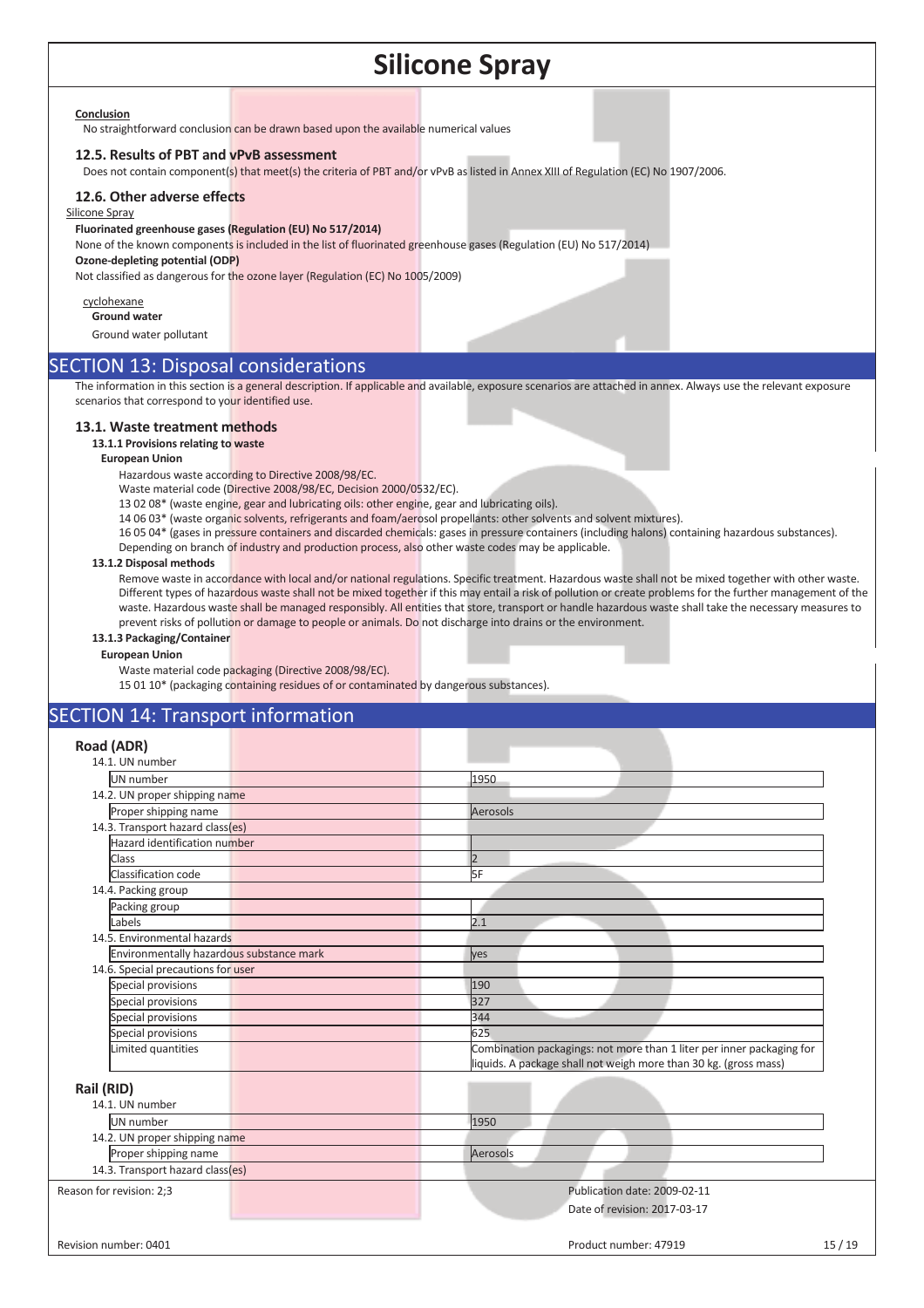|                              | Hazard identification number<br>23<br>2<br>5F<br>2.1<br>14.5. Environmental hazards<br>Environmentally hazardous substance mark<br>yes<br>14.6. Special precautions for user<br>190<br>327<br>344<br>625<br>Combination packagings: not more than 1 liter per inner packaging for<br>liquids. A package shall not weigh more than 30 kg. (gross mass)<br><b>Inland waterways (ADN)</b><br>1950<br>14.2. UN proper shipping name<br>Proper shipping name<br>Aerosols<br>14.3. Transport hazard class(es)<br>2<br>5F<br>2.1<br>14.5. Environmental hazards<br>Environmentally hazardous substance mark<br>yes<br>14.6. Special precautions for user<br>190<br>327<br>344<br>625<br>Combination packagings: not more than 1 liter per inner packaging for<br>liquids. A package shall not weigh more than 30 kg. (gross mass)<br>1950<br>14.2. UN proper shipping name<br>Proper shipping name<br>Aerosols<br>14.3. Transport hazard class(es)<br>2.1 |
|------------------------------|----------------------------------------------------------------------------------------------------------------------------------------------------------------------------------------------------------------------------------------------------------------------------------------------------------------------------------------------------------------------------------------------------------------------------------------------------------------------------------------------------------------------------------------------------------------------------------------------------------------------------------------------------------------------------------------------------------------------------------------------------------------------------------------------------------------------------------------------------------------------------------------------------------------------------------------------------|
|                              |                                                                                                                                                                                                                                                                                                                                                                                                                                                                                                                                                                                                                                                                                                                                                                                                                                                                                                                                                    |
|                              |                                                                                                                                                                                                                                                                                                                                                                                                                                                                                                                                                                                                                                                                                                                                                                                                                                                                                                                                                    |
|                              |                                                                                                                                                                                                                                                                                                                                                                                                                                                                                                                                                                                                                                                                                                                                                                                                                                                                                                                                                    |
|                              |                                                                                                                                                                                                                                                                                                                                                                                                                                                                                                                                                                                                                                                                                                                                                                                                                                                                                                                                                    |
|                              |                                                                                                                                                                                                                                                                                                                                                                                                                                                                                                                                                                                                                                                                                                                                                                                                                                                                                                                                                    |
|                              |                                                                                                                                                                                                                                                                                                                                                                                                                                                                                                                                                                                                                                                                                                                                                                                                                                                                                                                                                    |
|                              |                                                                                                                                                                                                                                                                                                                                                                                                                                                                                                                                                                                                                                                                                                                                                                                                                                                                                                                                                    |
|                              |                                                                                                                                                                                                                                                                                                                                                                                                                                                                                                                                                                                                                                                                                                                                                                                                                                                                                                                                                    |
|                              |                                                                                                                                                                                                                                                                                                                                                                                                                                                                                                                                                                                                                                                                                                                                                                                                                                                                                                                                                    |
|                              |                                                                                                                                                                                                                                                                                                                                                                                                                                                                                                                                                                                                                                                                                                                                                                                                                                                                                                                                                    |
|                              |                                                                                                                                                                                                                                                                                                                                                                                                                                                                                                                                                                                                                                                                                                                                                                                                                                                                                                                                                    |
|                              |                                                                                                                                                                                                                                                                                                                                                                                                                                                                                                                                                                                                                                                                                                                                                                                                                                                                                                                                                    |
|                              |                                                                                                                                                                                                                                                                                                                                                                                                                                                                                                                                                                                                                                                                                                                                                                                                                                                                                                                                                    |
|                              |                                                                                                                                                                                                                                                                                                                                                                                                                                                                                                                                                                                                                                                                                                                                                                                                                                                                                                                                                    |
|                              |                                                                                                                                                                                                                                                                                                                                                                                                                                                                                                                                                                                                                                                                                                                                                                                                                                                                                                                                                    |
|                              |                                                                                                                                                                                                                                                                                                                                                                                                                                                                                                                                                                                                                                                                                                                                                                                                                                                                                                                                                    |
|                              |                                                                                                                                                                                                                                                                                                                                                                                                                                                                                                                                                                                                                                                                                                                                                                                                                                                                                                                                                    |
|                              |                                                                                                                                                                                                                                                                                                                                                                                                                                                                                                                                                                                                                                                                                                                                                                                                                                                                                                                                                    |
|                              |                                                                                                                                                                                                                                                                                                                                                                                                                                                                                                                                                                                                                                                                                                                                                                                                                                                                                                                                                    |
|                              |                                                                                                                                                                                                                                                                                                                                                                                                                                                                                                                                                                                                                                                                                                                                                                                                                                                                                                                                                    |
|                              |                                                                                                                                                                                                                                                                                                                                                                                                                                                                                                                                                                                                                                                                                                                                                                                                                                                                                                                                                    |
|                              |                                                                                                                                                                                                                                                                                                                                                                                                                                                                                                                                                                                                                                                                                                                                                                                                                                                                                                                                                    |
|                              |                                                                                                                                                                                                                                                                                                                                                                                                                                                                                                                                                                                                                                                                                                                                                                                                                                                                                                                                                    |
|                              |                                                                                                                                                                                                                                                                                                                                                                                                                                                                                                                                                                                                                                                                                                                                                                                                                                                                                                                                                    |
|                              |                                                                                                                                                                                                                                                                                                                                                                                                                                                                                                                                                                                                                                                                                                                                                                                                                                                                                                                                                    |
|                              |                                                                                                                                                                                                                                                                                                                                                                                                                                                                                                                                                                                                                                                                                                                                                                                                                                                                                                                                                    |
|                              |                                                                                                                                                                                                                                                                                                                                                                                                                                                                                                                                                                                                                                                                                                                                                                                                                                                                                                                                                    |
|                              |                                                                                                                                                                                                                                                                                                                                                                                                                                                                                                                                                                                                                                                                                                                                                                                                                                                                                                                                                    |
|                              |                                                                                                                                                                                                                                                                                                                                                                                                                                                                                                                                                                                                                                                                                                                                                                                                                                                                                                                                                    |
|                              |                                                                                                                                                                                                                                                                                                                                                                                                                                                                                                                                                                                                                                                                                                                                                                                                                                                                                                                                                    |
|                              |                                                                                                                                                                                                                                                                                                                                                                                                                                                                                                                                                                                                                                                                                                                                                                                                                                                                                                                                                    |
|                              |                                                                                                                                                                                                                                                                                                                                                                                                                                                                                                                                                                                                                                                                                                                                                                                                                                                                                                                                                    |
|                              |                                                                                                                                                                                                                                                                                                                                                                                                                                                                                                                                                                                                                                                                                                                                                                                                                                                                                                                                                    |
|                              |                                                                                                                                                                                                                                                                                                                                                                                                                                                                                                                                                                                                                                                                                                                                                                                                                                                                                                                                                    |
|                              |                                                                                                                                                                                                                                                                                                                                                                                                                                                                                                                                                                                                                                                                                                                                                                                                                                                                                                                                                    |
|                              |                                                                                                                                                                                                                                                                                                                                                                                                                                                                                                                                                                                                                                                                                                                                                                                                                                                                                                                                                    |
|                              |                                                                                                                                                                                                                                                                                                                                                                                                                                                                                                                                                                                                                                                                                                                                                                                                                                                                                                                                                    |
|                              |                                                                                                                                                                                                                                                                                                                                                                                                                                                                                                                                                                                                                                                                                                                                                                                                                                                                                                                                                    |
|                              |                                                                                                                                                                                                                                                                                                                                                                                                                                                                                                                                                                                                                                                                                                                                                                                                                                                                                                                                                    |
|                              |                                                                                                                                                                                                                                                                                                                                                                                                                                                                                                                                                                                                                                                                                                                                                                                                                                                                                                                                                    |
|                              |                                                                                                                                                                                                                                                                                                                                                                                                                                                                                                                                                                                                                                                                                                                                                                                                                                                                                                                                                    |
|                              |                                                                                                                                                                                                                                                                                                                                                                                                                                                                                                                                                                                                                                                                                                                                                                                                                                                                                                                                                    |
|                              |                                                                                                                                                                                                                                                                                                                                                                                                                                                                                                                                                                                                                                                                                                                                                                                                                                                                                                                                                    |
|                              |                                                                                                                                                                                                                                                                                                                                                                                                                                                                                                                                                                                                                                                                                                                                                                                                                                                                                                                                                    |
|                              |                                                                                                                                                                                                                                                                                                                                                                                                                                                                                                                                                                                                                                                                                                                                                                                                                                                                                                                                                    |
|                              |                                                                                                                                                                                                                                                                                                                                                                                                                                                                                                                                                                                                                                                                                                                                                                                                                                                                                                                                                    |
|                              |                                                                                                                                                                                                                                                                                                                                                                                                                                                                                                                                                                                                                                                                                                                                                                                                                                                                                                                                                    |
|                              |                                                                                                                                                                                                                                                                                                                                                                                                                                                                                                                                                                                                                                                                                                                                                                                                                                                                                                                                                    |
|                              |                                                                                                                                                                                                                                                                                                                                                                                                                                                                                                                                                                                                                                                                                                                                                                                                                                                                                                                                                    |
|                              |                                                                                                                                                                                                                                                                                                                                                                                                                                                                                                                                                                                                                                                                                                                                                                                                                                                                                                                                                    |
|                              |                                                                                                                                                                                                                                                                                                                                                                                                                                                                                                                                                                                                                                                                                                                                                                                                                                                                                                                                                    |
|                              |                                                                                                                                                                                                                                                                                                                                                                                                                                                                                                                                                                                                                                                                                                                                                                                                                                                                                                                                                    |
|                              |                                                                                                                                                                                                                                                                                                                                                                                                                                                                                                                                                                                                                                                                                                                                                                                                                                                                                                                                                    |
|                              |                                                                                                                                                                                                                                                                                                                                                                                                                                                                                                                                                                                                                                                                                                                                                                                                                                                                                                                                                    |
|                              |                                                                                                                                                                                                                                                                                                                                                                                                                                                                                                                                                                                                                                                                                                                                                                                                                                                                                                                                                    |
|                              |                                                                                                                                                                                                                                                                                                                                                                                                                                                                                                                                                                                                                                                                                                                                                                                                                                                                                                                                                    |
|                              |                                                                                                                                                                                                                                                                                                                                                                                                                                                                                                                                                                                                                                                                                                                                                                                                                                                                                                                                                    |
|                              |                                                                                                                                                                                                                                                                                                                                                                                                                                                                                                                                                                                                                                                                                                                                                                                                                                                                                                                                                    |
|                              |                                                                                                                                                                                                                                                                                                                                                                                                                                                                                                                                                                                                                                                                                                                                                                                                                                                                                                                                                    |
|                              |                                                                                                                                                                                                                                                                                                                                                                                                                                                                                                                                                                                                                                                                                                                                                                                                                                                                                                                                                    |
|                              | 2.1                                                                                                                                                                                                                                                                                                                                                                                                                                                                                                                                                                                                                                                                                                                                                                                                                                                                                                                                                |
|                              | 14.5. Environmental hazards                                                                                                                                                                                                                                                                                                                                                                                                                                                                                                                                                                                                                                                                                                                                                                                                                                                                                                                        |
|                              | IP                                                                                                                                                                                                                                                                                                                                                                                                                                                                                                                                                                                                                                                                                                                                                                                                                                                                                                                                                 |
|                              |                                                                                                                                                                                                                                                                                                                                                                                                                                                                                                                                                                                                                                                                                                                                                                                                                                                                                                                                                    |
|                              | Environmentally hazardous substance mark<br>yes                                                                                                                                                                                                                                                                                                                                                                                                                                                                                                                                                                                                                                                                                                                                                                                                                                                                                                    |
|                              | 14.6. Special precautions for user                                                                                                                                                                                                                                                                                                                                                                                                                                                                                                                                                                                                                                                                                                                                                                                                                                                                                                                 |
|                              |                                                                                                                                                                                                                                                                                                                                                                                                                                                                                                                                                                                                                                                                                                                                                                                                                                                                                                                                                    |
|                              | 63                                                                                                                                                                                                                                                                                                                                                                                                                                                                                                                                                                                                                                                                                                                                                                                                                                                                                                                                                 |
|                              | 190                                                                                                                                                                                                                                                                                                                                                                                                                                                                                                                                                                                                                                                                                                                                                                                                                                                                                                                                                |
|                              | 277                                                                                                                                                                                                                                                                                                                                                                                                                                                                                                                                                                                                                                                                                                                                                                                                                                                                                                                                                |
|                              |                                                                                                                                                                                                                                                                                                                                                                                                                                                                                                                                                                                                                                                                                                                                                                                                                                                                                                                                                    |
|                              | 327                                                                                                                                                                                                                                                                                                                                                                                                                                                                                                                                                                                                                                                                                                                                                                                                                                                                                                                                                |
|                              | 344                                                                                                                                                                                                                                                                                                                                                                                                                                                                                                                                                                                                                                                                                                                                                                                                                                                                                                                                                |
|                              | 381                                                                                                                                                                                                                                                                                                                                                                                                                                                                                                                                                                                                                                                                                                                                                                                                                                                                                                                                                |
|                              |                                                                                                                                                                                                                                                                                                                                                                                                                                                                                                                                                                                                                                                                                                                                                                                                                                                                                                                                                    |
|                              | 959                                                                                                                                                                                                                                                                                                                                                                                                                                                                                                                                                                                                                                                                                                                                                                                                                                                                                                                                                |
|                              | Combination packagings: not more than 1 liter per inner packaging for                                                                                                                                                                                                                                                                                                                                                                                                                                                                                                                                                                                                                                                                                                                                                                                                                                                                              |
|                              |                                                                                                                                                                                                                                                                                                                                                                                                                                                                                                                                                                                                                                                                                                                                                                                                                                                                                                                                                    |
|                              | liquids. A package shall not weigh more than 30 kg. (gross mass)                                                                                                                                                                                                                                                                                                                                                                                                                                                                                                                                                                                                                                                                                                                                                                                                                                                                                   |
|                              | 14.7. Transport in bulk according to Annex II of Marpol and the IBC Code                                                                                                                                                                                                                                                                                                                                                                                                                                                                                                                                                                                                                                                                                                                                                                                                                                                                           |
|                              | Not applicable<br>Annex II of MARPOL 73/78                                                                                                                                                                                                                                                                                                                                                                                                                                                                                                                                                                                                                                                                                                                                                                                                                                                                                                         |
|                              |                                                                                                                                                                                                                                                                                                                                                                                                                                                                                                                                                                                                                                                                                                                                                                                                                                                                                                                                                    |
|                              |                                                                                                                                                                                                                                                                                                                                                                                                                                                                                                                                                                                                                                                                                                                                                                                                                                                                                                                                                    |
|                              | Air (ICAO-TI/IATA-DGR)                                                                                                                                                                                                                                                                                                                                                                                                                                                                                                                                                                                                                                                                                                                                                                                                                                                                                                                             |
|                              |                                                                                                                                                                                                                                                                                                                                                                                                                                                                                                                                                                                                                                                                                                                                                                                                                                                                                                                                                    |
|                              | 1950                                                                                                                                                                                                                                                                                                                                                                                                                                                                                                                                                                                                                                                                                                                                                                                                                                                                                                                                               |
|                              |                                                                                                                                                                                                                                                                                                                                                                                                                                                                                                                                                                                                                                                                                                                                                                                                                                                                                                                                                    |
|                              | 14.2. UN proper shipping name                                                                                                                                                                                                                                                                                                                                                                                                                                                                                                                                                                                                                                                                                                                                                                                                                                                                                                                      |
|                              | Aerosols, flammable<br>Proper shipping name                                                                                                                                                                                                                                                                                                                                                                                                                                                                                                                                                                                                                                                                                                                                                                                                                                                                                                        |
|                              |                                                                                                                                                                                                                                                                                                                                                                                                                                                                                                                                                                                                                                                                                                                                                                                                                                                                                                                                                    |
|                              | 14.3. Transport hazard class(es)                                                                                                                                                                                                                                                                                                                                                                                                                                                                                                                                                                                                                                                                                                                                                                                                                                                                                                                   |
|                              |                                                                                                                                                                                                                                                                                                                                                                                                                                                                                                                                                                                                                                                                                                                                                                                                                                                                                                                                                    |
| Publication date: 2009-02-11 |                                                                                                                                                                                                                                                                                                                                                                                                                                                                                                                                                                                                                                                                                                                                                                                                                                                                                                                                                    |
| Date of revision: 2017-03-17 |                                                                                                                                                                                                                                                                                                                                                                                                                                                                                                                                                                                                                                                                                                                                                                                                                                                                                                                                                    |
|                              |                                                                                                                                                                                                                                                                                                                                                                                                                                                                                                                                                                                                                                                                                                                                                                                                                                                                                                                                                    |
|                              |                                                                                                                                                                                                                                                                                                                                                                                                                                                                                                                                                                                                                                                                                                                                                                                                                                                                                                                                                    |
|                              |                                                                                                                                                                                                                                                                                                                                                                                                                                                                                                                                                                                                                                                                                                                                                                                                                                                                                                                                                    |
|                              |                                                                                                                                                                                                                                                                                                                                                                                                                                                                                                                                                                                                                                                                                                                                                                                                                                                                                                                                                    |
|                              |                                                                                                                                                                                                                                                                                                                                                                                                                                                                                                                                                                                                                                                                                                                                                                                                                                                                                                                                                    |
|                              |                                                                                                                                                                                                                                                                                                                                                                                                                                                                                                                                                                                                                                                                                                                                                                                                                                                                                                                                                    |
|                              |                                                                                                                                                                                                                                                                                                                                                                                                                                                                                                                                                                                                                                                                                                                                                                                                                                                                                                                                                    |
|                              |                                                                                                                                                                                                                                                                                                                                                                                                                                                                                                                                                                                                                                                                                                                                                                                                                                                                                                                                                    |
|                              |                                                                                                                                                                                                                                                                                                                                                                                                                                                                                                                                                                                                                                                                                                                                                                                                                                                                                                                                                    |
|                              |                                                                                                                                                                                                                                                                                                                                                                                                                                                                                                                                                                                                                                                                                                                                                                                                                                                                                                                                                    |
|                              |                                                                                                                                                                                                                                                                                                                                                                                                                                                                                                                                                                                                                                                                                                                                                                                                                                                                                                                                                    |
|                              |                                                                                                                                                                                                                                                                                                                                                                                                                                                                                                                                                                                                                                                                                                                                                                                                                                                                                                                                                    |
|                              |                                                                                                                                                                                                                                                                                                                                                                                                                                                                                                                                                                                                                                                                                                                                                                                                                                                                                                                                                    |
|                              |                                                                                                                                                                                                                                                                                                                                                                                                                                                                                                                                                                                                                                                                                                                                                                                                                                                                                                                                                    |
|                              |                                                                                                                                                                                                                                                                                                                                                                                                                                                                                                                                                                                                                                                                                                                                                                                                                                                                                                                                                    |
|                              |                                                                                                                                                                                                                                                                                                                                                                                                                                                                                                                                                                                                                                                                                                                                                                                                                                                                                                                                                    |
|                              |                                                                                                                                                                                                                                                                                                                                                                                                                                                                                                                                                                                                                                                                                                                                                                                                                                                                                                                                                    |
|                              |                                                                                                                                                                                                                                                                                                                                                                                                                                                                                                                                                                                                                                                                                                                                                                                                                                                                                                                                                    |
|                              |                                                                                                                                                                                                                                                                                                                                                                                                                                                                                                                                                                                                                                                                                                                                                                                                                                                                                                                                                    |
|                              |                                                                                                                                                                                                                                                                                                                                                                                                                                                                                                                                                                                                                                                                                                                                                                                                                                                                                                                                                    |
|                              |                                                                                                                                                                                                                                                                                                                                                                                                                                                                                                                                                                                                                                                                                                                                                                                                                                                                                                                                                    |
|                              |                                                                                                                                                                                                                                                                                                                                                                                                                                                                                                                                                                                                                                                                                                                                                                                                                                                                                                                                                    |
|                              |                                                                                                                                                                                                                                                                                                                                                                                                                                                                                                                                                                                                                                                                                                                                                                                                                                                                                                                                                    |
|                              |                                                                                                                                                                                                                                                                                                                                                                                                                                                                                                                                                                                                                                                                                                                                                                                                                                                                                                                                                    |
|                              |                                                                                                                                                                                                                                                                                                                                                                                                                                                                                                                                                                                                                                                                                                                                                                                                                                                                                                                                                    |
|                              |                                                                                                                                                                                                                                                                                                                                                                                                                                                                                                                                                                                                                                                                                                                                                                                                                                                                                                                                                    |
|                              |                                                                                                                                                                                                                                                                                                                                                                                                                                                                                                                                                                                                                                                                                                                                                                                                                                                                                                                                                    |
|                              |                                                                                                                                                                                                                                                                                                                                                                                                                                                                                                                                                                                                                                                                                                                                                                                                                                                                                                                                                    |
|                              |                                                                                                                                                                                                                                                                                                                                                                                                                                                                                                                                                                                                                                                                                                                                                                                                                                                                                                                                                    |
|                              |                                                                                                                                                                                                                                                                                                                                                                                                                                                                                                                                                                                                                                                                                                                                                                                                                                                                                                                                                    |
|                              |                                                                                                                                                                                                                                                                                                                                                                                                                                                                                                                                                                                                                                                                                                                                                                                                                                                                                                                                                    |
|                              |                                                                                                                                                                                                                                                                                                                                                                                                                                                                                                                                                                                                                                                                                                                                                                                                                                                                                                                                                    |
|                              |                                                                                                                                                                                                                                                                                                                                                                                                                                                                                                                                                                                                                                                                                                                                                                                                                                                                                                                                                    |
|                              |                                                                                                                                                                                                                                                                                                                                                                                                                                                                                                                                                                                                                                                                                                                                                                                                                                                                                                                                                    |
|                              |                                                                                                                                                                                                                                                                                                                                                                                                                                                                                                                                                                                                                                                                                                                                                                                                                                                                                                                                                    |
|                              |                                                                                                                                                                                                                                                                                                                                                                                                                                                                                                                                                                                                                                                                                                                                                                                                                                                                                                                                                    |
|                              |                                                                                                                                                                                                                                                                                                                                                                                                                                                                                                                                                                                                                                                                                                                                                                                                                                                                                                                                                    |
|                              |                                                                                                                                                                                                                                                                                                                                                                                                                                                                                                                                                                                                                                                                                                                                                                                                                                                                                                                                                    |
|                              |                                                                                                                                                                                                                                                                                                                                                                                                                                                                                                                                                                                                                                                                                                                                                                                                                                                                                                                                                    |
|                              |                                                                                                                                                                                                                                                                                                                                                                                                                                                                                                                                                                                                                                                                                                                                                                                                                                                                                                                                                    |
|                              |                                                                                                                                                                                                                                                                                                                                                                                                                                                                                                                                                                                                                                                                                                                                                                                                                                                                                                                                                    |
|                              |                                                                                                                                                                                                                                                                                                                                                                                                                                                                                                                                                                                                                                                                                                                                                                                                                                                                                                                                                    |
|                              |                                                                                                                                                                                                                                                                                                                                                                                                                                                                                                                                                                                                                                                                                                                                                                                                                                                                                                                                                    |
|                              |                                                                                                                                                                                                                                                                                                                                                                                                                                                                                                                                                                                                                                                                                                                                                                                                                                                                                                                                                    |
|                              |                                                                                                                                                                                                                                                                                                                                                                                                                                                                                                                                                                                                                                                                                                                                                                                                                                                                                                                                                    |
|                              |                                                                                                                                                                                                                                                                                                                                                                                                                                                                                                                                                                                                                                                                                                                                                                                                                                                                                                                                                    |
|                              |                                                                                                                                                                                                                                                                                                                                                                                                                                                                                                                                                                                                                                                                                                                                                                                                                                                                                                                                                    |
|                              |                                                                                                                                                                                                                                                                                                                                                                                                                                                                                                                                                                                                                                                                                                                                                                                                                                                                                                                                                    |
|                              |                                                                                                                                                                                                                                                                                                                                                                                                                                                                                                                                                                                                                                                                                                                                                                                                                                                                                                                                                    |
|                              |                                                                                                                                                                                                                                                                                                                                                                                                                                                                                                                                                                                                                                                                                                                                                                                                                                                                                                                                                    |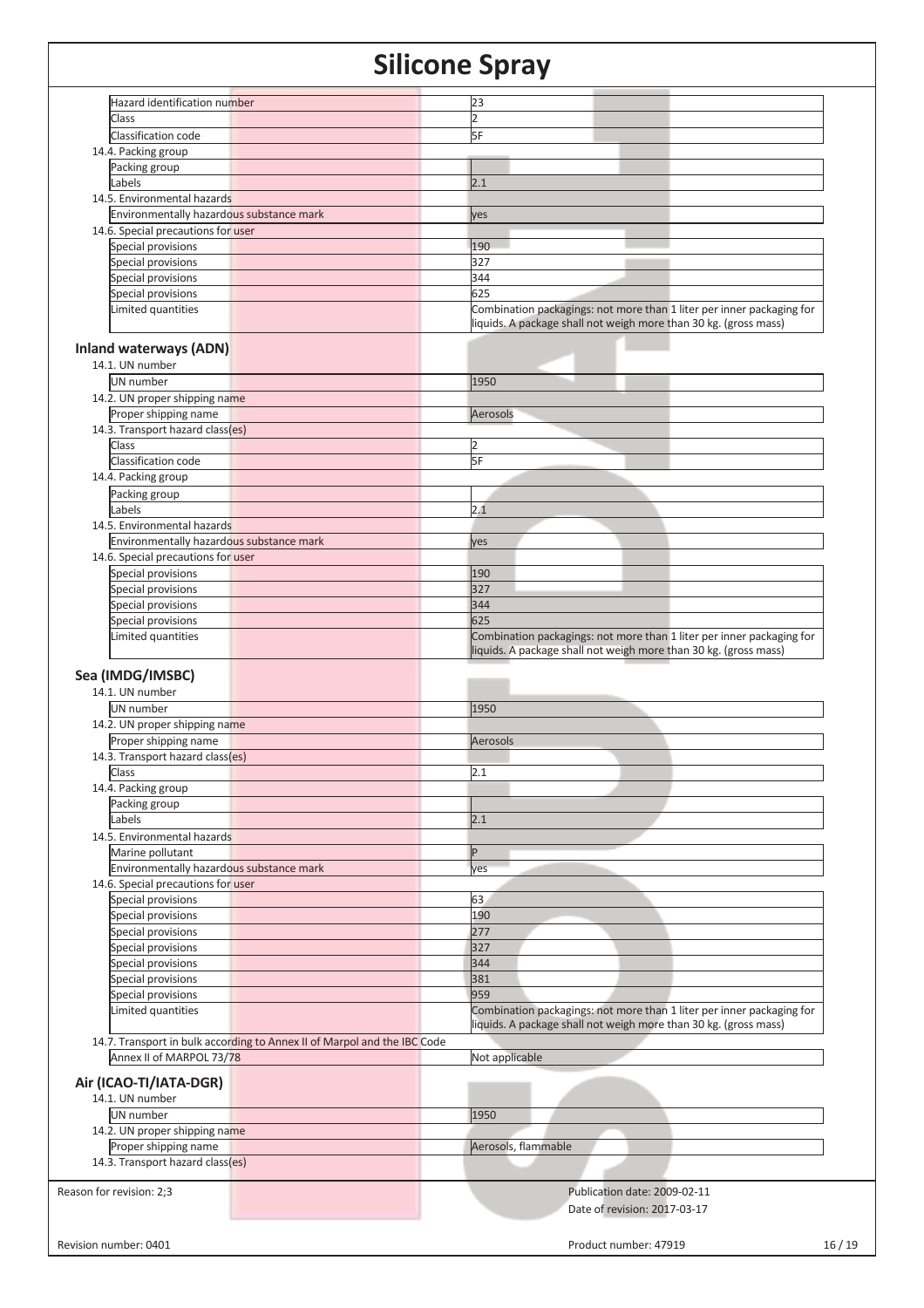| Class                                                  | 2.1              |
|--------------------------------------------------------|------------------|
| 14.4. Packing group                                    |                  |
| Packing group                                          |                  |
| Labels                                                 | 2.1              |
| 14.5. Environmental hazards                            |                  |
| Environmentally hazardous substance mark               | <b>ves</b>       |
| 14.6. Special precautions for user                     |                  |
| Special provisions                                     | A <sub>145</sub> |
| Special provisions                                     | A <sub>167</sub> |
| Special provisions                                     | A802             |
| limited quantities: maximum net quantity per packaging | 30 kg G          |
|                                                        |                  |

# SECTION 15: Regulatory information

**15.1. Safety, health and environmental regulations/legislation specific for the substance or mixture**

#### **European legislation:**

VOC content Directive 2010/75/EU

| <b>VOC content</b> | Remark |  |
|--------------------|--------|--|
| 100 %              |        |  |
|                    |        |  |

REACH Annex XVII - Restriction

Contains component(s) subject to restrictions of Annex XVII of Regulation (EC) No 1907/2006: restrictions on the manufacture, placing on the market and use of certain dangerous substances, mixtures and articles.

|                                          | Designation of the substance, of the group of Conditions of restriction |                                                                                                   |
|------------------------------------------|-------------------------------------------------------------------------|---------------------------------------------------------------------------------------------------|
|                                          | substances or of the mixture                                            |                                                                                                   |
| hydrocarbons, C7, n-alkanes, isoalkanes, | Liquid substances or mixtures which are                                 | 1. Shall not be used in:                                                                          |
| cyclics                                  | regarded as dangerous in accordance with                                | - ornamental articles intended to produce light or colour effects by means of different           |
| hydrocarbons, C6, isoalkanes, < 5% n-    | Directive 1999/45/EC or are fulfilling the                              | phases, for example in ornamental lamps and ashtrays,                                             |
| exane                                    | criteria for any of the following hazard classes                        | - tricks and jokes,                                                                               |
| n-hexane                                 | or categories set out in Annex I to Regulation                          | - games for one or more participants, or any article intended to be used as such, even with       |
| cyclohexane                              | (EC) No 1272/2008:                                                      | ornamental aspects, 2. Articles not complying with paragraph 1 shall not be placed on the         |
|                                          | (a) hazard classes 2.1 to 2.4, 2.6 and 2.7, 2.8                         | market.3. Shall not be placed on the market if they contain a colouring agent, unless             |
|                                          | types A and B, 2.9, 2.10, 2.12, 2.13 categories 1                       | required for fiscal reasons, or perfume, or both, if they:                                        |
|                                          | and 2, 2.14 categories 1 and 2, 2.15 types A to                         | - can be used as fuel in decorative oil lamps for supply to the general public, and,              |
|                                          |                                                                         | - present an aspiration hazard and are labelled with R65 or H304,4. Decorative oil lamps          |
|                                          | (b) hazard classes 3.1 to 3.6, 3.7 adverse                              | for supply to the general public shall not be placed on the market unless they conform to         |
|                                          | effects on sexual function and fertility or on                          | the European Standard on Decorative oil lamps (EN 14059) adopted by the European                  |
|                                          | development, 3.8 effects other than narcotic                            | Committee for Standardisation (CEN).5. Without prejudice to the implementation of other           |
|                                          | effects, 3.9 and 3.10;                                                  | Community provisions relating to the classification, packaging and labelling of dangerous         |
|                                          | (c) hazard class 4.1;                                                   | substances and mixtures, suppliers shall ensure, before the placing on the market, that the       |
|                                          | (d) hazard class 5.1.                                                   | following requirements are met:                                                                   |
|                                          |                                                                         | a) lamp oils, labelled with R65 or H304, intended for supply to the general public are visibly,   |
|                                          |                                                                         | legibly and indelibly marked as follows: "Keep lamps filled with this liquid out of the reach of  |
|                                          |                                                                         | children"; and, by 1 December 2010, "Just a sip of lamp oil $-$ or even sucking the wick of       |
|                                          |                                                                         | lamps - may lead to life-threatening lung damage";                                                |
|                                          |                                                                         | b) grill lighter fluids, labelled with R65 or H304, intended for supply to the general public are |
|                                          |                                                                         | legibly and indelibly marked by 1 December 2010 as follows: "Just a sip of grill lighter may      |
|                                          |                                                                         | lead to life threatening lung damage";                                                            |
|                                          |                                                                         | c) lamp oils and grill lighters, labelled with R65 or H304, intended for supply to the general    |
|                                          |                                                                         | public are packaged in black opaque containers not exceeding 1 litre by 1 December 2010.6.        |
|                                          |                                                                         | No later than 1 June 2014, the Commission shall request the European Chemicals Agency to          |
|                                          |                                                                         | prepare a dossier, in accordance with Article 69 of the present Regulation with a view to         |
|                                          |                                                                         | ban, if appropriate, grill lighter fluids and fuel for decorative lamps, labelled R65 or H304,    |
|                                          |                                                                         | intended for supply to the general public.7. Natural or legal persons placing on the market       |
|                                          |                                                                         | for the first time lamp oils and grill lighter fluids, labelled with R65 or H304, shall by 1      |
|                                          |                                                                         |                                                                                                   |
|                                          |                                                                         | December 2011, and annually thereafter, provide data on alternatives to lamp oils and grill       |
|                                          |                                                                         | lighter fluids labelled R65 or H304 to the competent authority in the Member State                |
|                                          |                                                                         | concerned. Member States shall make those data available to the Commission.'                      |
|                                          |                                                                         |                                                                                                   |
| hydrocarbons, C7, n-alkanes, isoalkanes, | Substances classified as flammable gases                                | 1. Shall not be used, as substance or as mixtures in aerosol dispensers where these aerosol       |
| :vclics                                  | category 1 or 2, flammable liquids categories                           | dispensers are intended for supply to the general public for entertainment and decorative         |
| hydrocarbons, C6, isoalkanes, < 5% n-    | 1, 2 or 3, flammable solids category 1 or 2,                            | purposes such as the following:                                                                   |
| hexane                                   | substances and mixtures which, in contact                               | - metallic glitter intended mainly for decoration,                                                |
| n-hexane                                 | with water, emit flammable gases, category 1,                           | - artificial snow and frost,                                                                      |
| cyclohexane                              | 2 or 3, pyrophoric liquids category 1 or                                | - "whoopee" cushions,                                                                             |
|                                          | pyrophoric solids category 1, regardless of                             | - silly string aerosols,                                                                          |
|                                          | whether they appear in Part 3 of Annex VI to                            | - imitation excrement,                                                                            |
|                                          | that Regulation or not.                                                 | - horns for parties,                                                                              |
|                                          |                                                                         | - decorative flakes and foams,                                                                    |
|                                          |                                                                         | - artificial cobwebs,                                                                             |
|                                          |                                                                         | - stink bombs.2. Without prejudice to the application of other Community provisions on            |
|                                          |                                                                         | the classification, packaging and labelling of substances, suppliers shall ensure before the      |
|                                          |                                                                         | placing on the market that the packaging of aerosol dispensers referred to above is marked        |
|                                          |                                                                         | visibly, legibly and indelibly with:                                                              |
|                                          |                                                                         |                                                                                                   |
|                                          |                                                                         | 'For professional users only".3. By way of derogation, paragraphs 1 and 2 shall not apply to      |
|                                          |                                                                         | the aerosol dispensers referred to Article 8 (1a) of Council Directive 75/324/EEC.4. The          |
|                                          |                                                                         | aerosol dispensers referred to in paragraphs 1 and 2 shall not be placed on the market            |
|                                          |                                                                         | unless they conform to the requirements indicated.                                                |
| Reason for revision: 2;3                 |                                                                         | Publication date: 2009-02-11                                                                      |
|                                          |                                                                         |                                                                                                   |
|                                          |                                                                         | Date of revision: 2017-03-17                                                                      |
|                                          |                                                                         |                                                                                                   |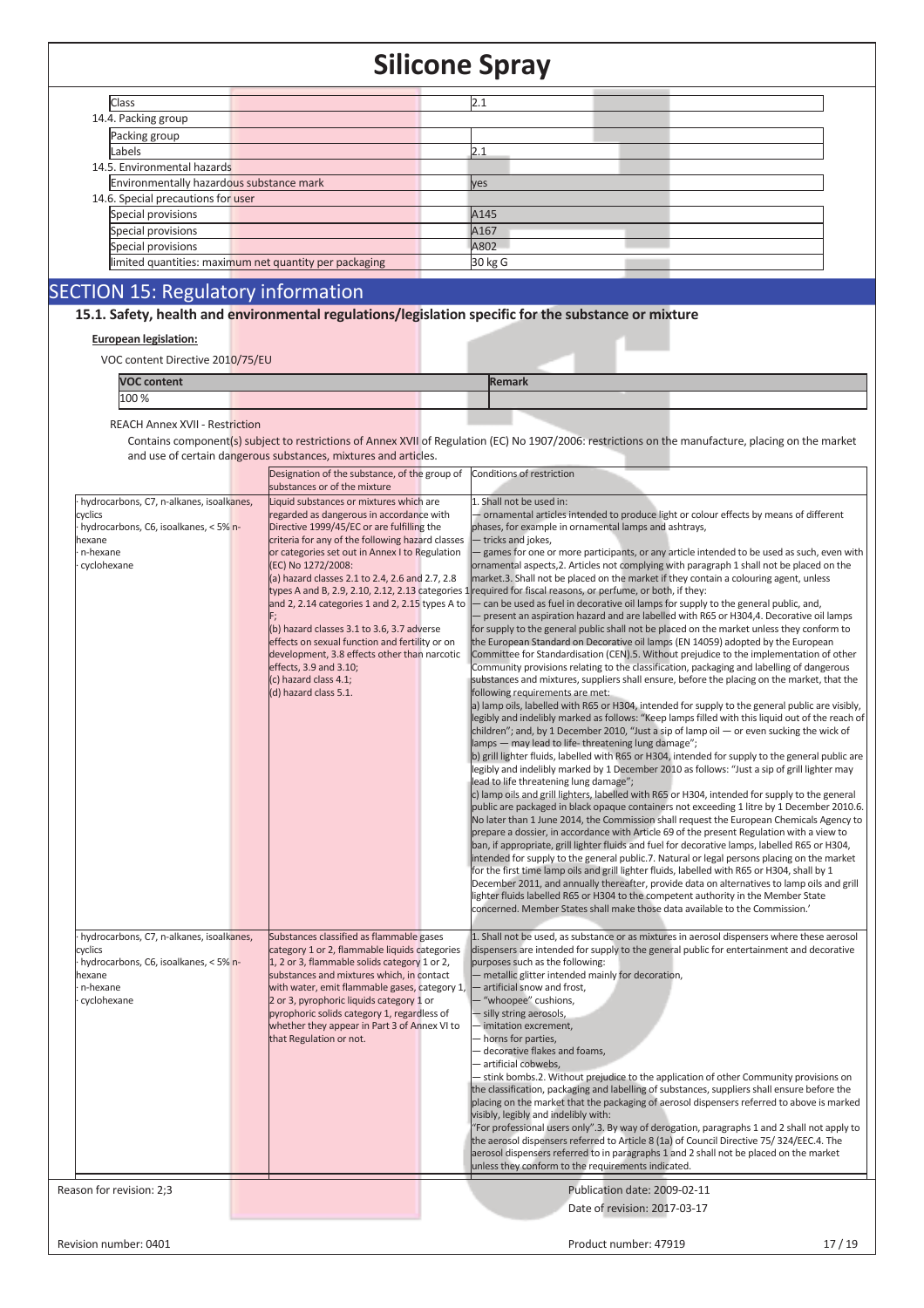| cyclohexane                                                                                           | Cyclohexane                                                                                                    | 1. Shall not be placed on the market for the first time after 27 June 2010, for supply to the<br>general public, as a constituent of neoprene-based contact adhesives in concentrations<br>equal to or greater than 0,1 % by weight in package sizes greater than 350 g.2. Neoprene-<br>based contact adhesives containing cyclohexane and not conforming to paragraph 1 shall<br>not be placed on the market for supply to the general public after 27 December 2010.3.<br>Without prejudice to other Community legislation concerning the classification, packaging<br>and labelling of substances and mixtures, suppliers shall ensure before the placing on the<br>market that neoprene-based contact adhesives containing cyclohexane in concentrations<br>equal to or greater than 0,1 % by weight that are placed on the market for supply to the<br>general public after 27 December 2010 are visibly, legibly and indelibly marked as follows:<br>"- This product is not to be used under conditions of poor ventilation.<br>- This product is not to be used for carpet laying.". |       |  |  |
|-------------------------------------------------------------------------------------------------------|----------------------------------------------------------------------------------------------------------------|---------------------------------------------------------------------------------------------------------------------------------------------------------------------------------------------------------------------------------------------------------------------------------------------------------------------------------------------------------------------------------------------------------------------------------------------------------------------------------------------------------------------------------------------------------------------------------------------------------------------------------------------------------------------------------------------------------------------------------------------------------------------------------------------------------------------------------------------------------------------------------------------------------------------------------------------------------------------------------------------------------------------------------------------------------------------------------------------|-------|--|--|
| <b>National legislation Belgium</b>                                                                   |                                                                                                                |                                                                                                                                                                                                                                                                                                                                                                                                                                                                                                                                                                                                                                                                                                                                                                                                                                                                                                                                                                                                                                                                                             |       |  |  |
| Silicone Spray<br>No data available                                                                   |                                                                                                                |                                                                                                                                                                                                                                                                                                                                                                                                                                                                                                                                                                                                                                                                                                                                                                                                                                                                                                                                                                                                                                                                                             |       |  |  |
| <b>National legislation The Netherlands</b>                                                           |                                                                                                                |                                                                                                                                                                                                                                                                                                                                                                                                                                                                                                                                                                                                                                                                                                                                                                                                                                                                                                                                                                                                                                                                                             |       |  |  |
| Silicone Spray                                                                                        |                                                                                                                |                                                                                                                                                                                                                                                                                                                                                                                                                                                                                                                                                                                                                                                                                                                                                                                                                                                                                                                                                                                                                                                                                             |       |  |  |
| Waste identification (the<br>Netherlands)                                                             | LWCA (the Netherlands): KGA category 06                                                                        |                                                                                                                                                                                                                                                                                                                                                                                                                                                                                                                                                                                                                                                                                                                                                                                                                                                                                                                                                                                                                                                                                             |       |  |  |
| Waterbezwaarlijkheid                                                                                  | A(2)                                                                                                           |                                                                                                                                                                                                                                                                                                                                                                                                                                                                                                                                                                                                                                                                                                                                                                                                                                                                                                                                                                                                                                                                                             |       |  |  |
| n-hexane                                                                                              |                                                                                                                |                                                                                                                                                                                                                                                                                                                                                                                                                                                                                                                                                                                                                                                                                                                                                                                                                                                                                                                                                                                                                                                                                             |       |  |  |
| SZW - Lijst van voor de<br>voortplanting giftige stoffen<br>(vruchtbaarheid)                          | n-Hexaan; 2; Suspected of damaging fertility.                                                                  |                                                                                                                                                                                                                                                                                                                                                                                                                                                                                                                                                                                                                                                                                                                                                                                                                                                                                                                                                                                                                                                                                             |       |  |  |
| <b>National legislation France</b><br>Silicone Spray<br>No data available                             |                                                                                                                |                                                                                                                                                                                                                                                                                                                                                                                                                                                                                                                                                                                                                                                                                                                                                                                                                                                                                                                                                                                                                                                                                             |       |  |  |
| n-hexane<br>Catégorie toxique pour la<br>reproduction                                                 | n-Hexane; R2                                                                                                   |                                                                                                                                                                                                                                                                                                                                                                                                                                                                                                                                                                                                                                                                                                                                                                                                                                                                                                                                                                                                                                                                                             |       |  |  |
| <b>National legislation Germany</b>                                                                   |                                                                                                                |                                                                                                                                                                                                                                                                                                                                                                                                                                                                                                                                                                                                                                                                                                                                                                                                                                                                                                                                                                                                                                                                                             |       |  |  |
| Silicone Spray                                                                                        |                                                                                                                |                                                                                                                                                                                                                                                                                                                                                                                                                                                                                                                                                                                                                                                                                                                                                                                                                                                                                                                                                                                                                                                                                             |       |  |  |
| <b>WGK</b>                                                                                            | Stoffe (VwVwS) of 27 July 2005 (Anhang 4)                                                                      | 2; Classification water polluting based on the components in compliance with Verwaltungsvorschrift wassergefährdender                                                                                                                                                                                                                                                                                                                                                                                                                                                                                                                                                                                                                                                                                                                                                                                                                                                                                                                                                                       |       |  |  |
| hydrocarbons, C7, n-alkanes, isoalkanes, cyclics                                                      |                                                                                                                |                                                                                                                                                                                                                                                                                                                                                                                                                                                                                                                                                                                                                                                                                                                                                                                                                                                                                                                                                                                                                                                                                             |       |  |  |
| TA-Luft<br>hydrocarbons, C6, isoalkanes, < 5% n-hexane                                                | 5.2.5;1                                                                                                        |                                                                                                                                                                                                                                                                                                                                                                                                                                                                                                                                                                                                                                                                                                                                                                                                                                                                                                                                                                                                                                                                                             |       |  |  |
| TA-Luft                                                                                               | 5.2.5;                                                                                                         |                                                                                                                                                                                                                                                                                                                                                                                                                                                                                                                                                                                                                                                                                                                                                                                                                                                                                                                                                                                                                                                                                             |       |  |  |
| n-hexane                                                                                              |                                                                                                                |                                                                                                                                                                                                                                                                                                                                                                                                                                                                                                                                                                                                                                                                                                                                                                                                                                                                                                                                                                                                                                                                                             |       |  |  |
| TA-Luft                                                                                               | 5.2.5;                                                                                                         |                                                                                                                                                                                                                                                                                                                                                                                                                                                                                                                                                                                                                                                                                                                                                                                                                                                                                                                                                                                                                                                                                             |       |  |  |
| TRGS900 - Risiko der<br>Fruchtschädigung                                                              | Grenzwertes nicht befürchtet zu werden                                                                         | n-Hexan; Y; Risiko der Fruchtschädigung braucht bei Einhaltung des Arbeitsplatzgrenzwertes und des biologischen                                                                                                                                                                                                                                                                                                                                                                                                                                                                                                                                                                                                                                                                                                                                                                                                                                                                                                                                                                             |       |  |  |
| cyclohexane                                                                                           |                                                                                                                |                                                                                                                                                                                                                                                                                                                                                                                                                                                                                                                                                                                                                                                                                                                                                                                                                                                                                                                                                                                                                                                                                             |       |  |  |
| TA-Luft                                                                                               | $\overline{5.2.5}$ ; I                                                                                         |                                                                                                                                                                                                                                                                                                                                                                                                                                                                                                                                                                                                                                                                                                                                                                                                                                                                                                                                                                                                                                                                                             |       |  |  |
| <b>National legislation United Kingdom</b>                                                            |                                                                                                                |                                                                                                                                                                                                                                                                                                                                                                                                                                                                                                                                                                                                                                                                                                                                                                                                                                                                                                                                                                                                                                                                                             |       |  |  |
| Silicone Spray<br>No data available                                                                   |                                                                                                                |                                                                                                                                                                                                                                                                                                                                                                                                                                                                                                                                                                                                                                                                                                                                                                                                                                                                                                                                                                                                                                                                                             |       |  |  |
| Other relevant data                                                                                   |                                                                                                                |                                                                                                                                                                                                                                                                                                                                                                                                                                                                                                                                                                                                                                                                                                                                                                                                                                                                                                                                                                                                                                                                                             |       |  |  |
| Silicone Spray<br>No data available                                                                   |                                                                                                                |                                                                                                                                                                                                                                                                                                                                                                                                                                                                                                                                                                                                                                                                                                                                                                                                                                                                                                                                                                                                                                                                                             |       |  |  |
| n-hexane                                                                                              |                                                                                                                |                                                                                                                                                                                                                                                                                                                                                                                                                                                                                                                                                                                                                                                                                                                                                                                                                                                                                                                                                                                                                                                                                             |       |  |  |
| Skin absorption                                                                                       | n-Hexane; Skin; Danger of cutaneous absorption                                                                 |                                                                                                                                                                                                                                                                                                                                                                                                                                                                                                                                                                                                                                                                                                                                                                                                                                                                                                                                                                                                                                                                                             |       |  |  |
| 15.2. Chemical safety assessment<br>No chemical safety assessment has been conducted for the mixture. |                                                                                                                |                                                                                                                                                                                                                                                                                                                                                                                                                                                                                                                                                                                                                                                                                                                                                                                                                                                                                                                                                                                                                                                                                             |       |  |  |
| <b>SECTION 16: Other information</b>                                                                  |                                                                                                                |                                                                                                                                                                                                                                                                                                                                                                                                                                                                                                                                                                                                                                                                                                                                                                                                                                                                                                                                                                                                                                                                                             |       |  |  |
|                                                                                                       | Full text of any H-statements referred to under headings 2 and 3:                                              |                                                                                                                                                                                                                                                                                                                                                                                                                                                                                                                                                                                                                                                                                                                                                                                                                                                                                                                                                                                                                                                                                             |       |  |  |
| H220 Extremely flammable gas.                                                                         |                                                                                                                |                                                                                                                                                                                                                                                                                                                                                                                                                                                                                                                                                                                                                                                                                                                                                                                                                                                                                                                                                                                                                                                                                             |       |  |  |
| H222 Extremely flammable aerosol.<br>H225 Highly flammable liquid and vapour.                         |                                                                                                                |                                                                                                                                                                                                                                                                                                                                                                                                                                                                                                                                                                                                                                                                                                                                                                                                                                                                                                                                                                                                                                                                                             |       |  |  |
|                                                                                                       | H229 Pressurised container: May burst if heated.                                                               |                                                                                                                                                                                                                                                                                                                                                                                                                                                                                                                                                                                                                                                                                                                                                                                                                                                                                                                                                                                                                                                                                             |       |  |  |
|                                                                                                       | H280 Contains gas under pressure; may explode if heated.<br>H304 May be fatal if swallowed and enters airways. |                                                                                                                                                                                                                                                                                                                                                                                                                                                                                                                                                                                                                                                                                                                                                                                                                                                                                                                                                                                                                                                                                             |       |  |  |
| H315 Causes skin irritation.                                                                          |                                                                                                                |                                                                                                                                                                                                                                                                                                                                                                                                                                                                                                                                                                                                                                                                                                                                                                                                                                                                                                                                                                                                                                                                                             |       |  |  |
| H336 May cause drowsiness or dizziness.<br>H361f Suspected of damaging fertility.                     |                                                                                                                |                                                                                                                                                                                                                                                                                                                                                                                                                                                                                                                                                                                                                                                                                                                                                                                                                                                                                                                                                                                                                                                                                             |       |  |  |
|                                                                                                       |                                                                                                                | Publication date: 2009-02-11                                                                                                                                                                                                                                                                                                                                                                                                                                                                                                                                                                                                                                                                                                                                                                                                                                                                                                                                                                                                                                                                |       |  |  |
| Reason for revision: 2;3                                                                              |                                                                                                                | Date of revision: 2017-03-17                                                                                                                                                                                                                                                                                                                                                                                                                                                                                                                                                                                                                                                                                                                                                                                                                                                                                                                                                                                                                                                                |       |  |  |
|                                                                                                       |                                                                                                                |                                                                                                                                                                                                                                                                                                                                                                                                                                                                                                                                                                                                                                                                                                                                                                                                                                                                                                                                                                                                                                                                                             |       |  |  |
| Revision number: 0401                                                                                 |                                                                                                                | Product number: 47919                                                                                                                                                                                                                                                                                                                                                                                                                                                                                                                                                                                                                                                                                                                                                                                                                                                                                                                                                                                                                                                                       | 18/19 |  |  |